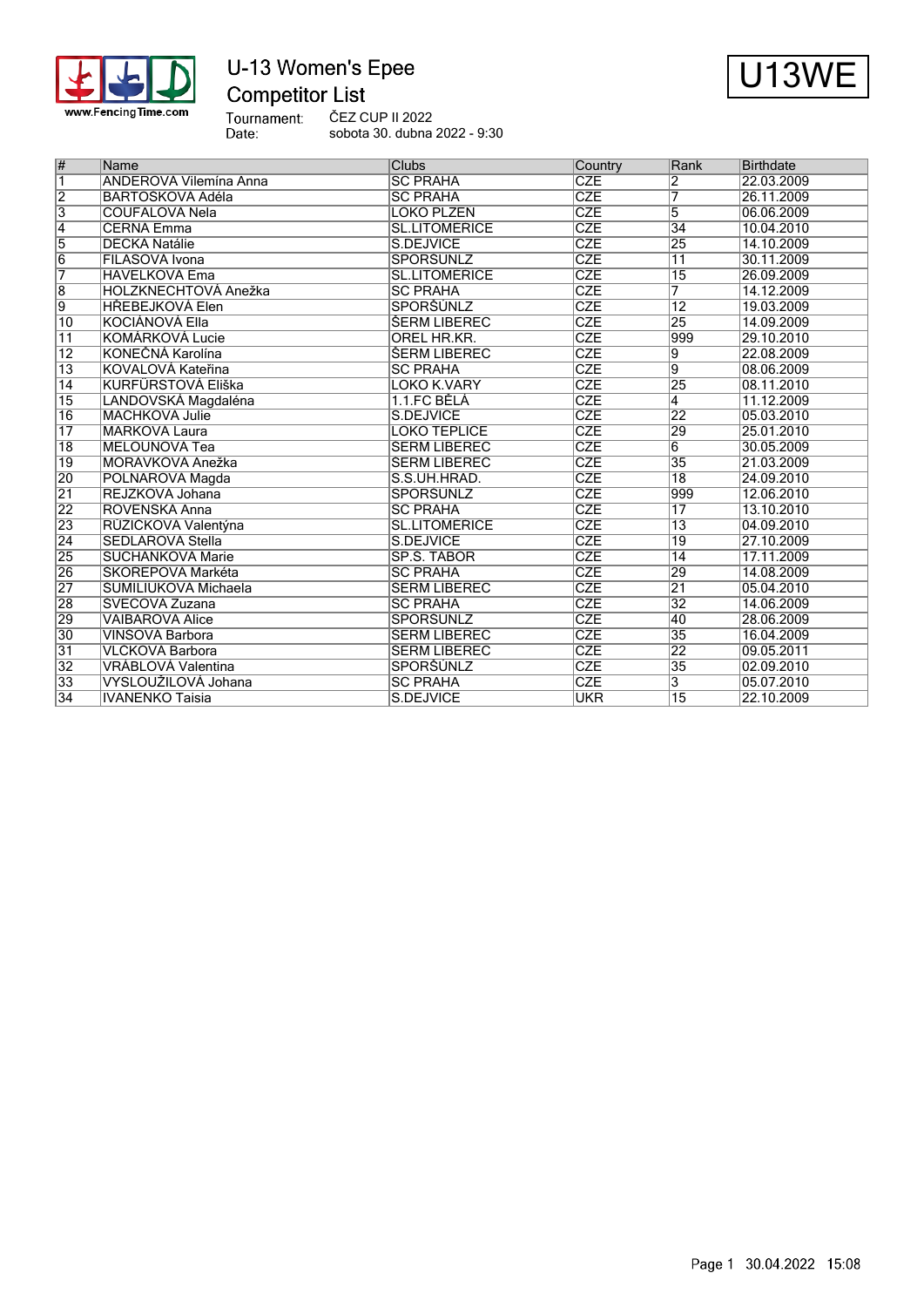| ČEZ CUP II 2022                                                                                          |                   |  |  |  |  |  |  |  |  |
|----------------------------------------------------------------------------------------------------------|-------------------|--|--|--|--|--|--|--|--|
| <b>SC Praha</b>                                                                                          |                   |  |  |  |  |  |  |  |  |
| sobota 30. dubna 2022                                                                                    |                   |  |  |  |  |  |  |  |  |
|                                                                                                          | U-13 Women's Epee |  |  |  |  |  |  |  |  |
| Total # of competitors: 34 Total # of pools: 4                                                           |                   |  |  |  |  |  |  |  |  |
| 4 pools<br>Round 1<br>2 pools of 8 and 2 pools of 9<br>All competitors (100%) promoted to the next round |                   |  |  |  |  |  |  |  |  |
| Round 2<br>Incomplete DE table of 64 fenced through the finals, no fence-off for third                   |                   |  |  |  |  |  |  |  |  |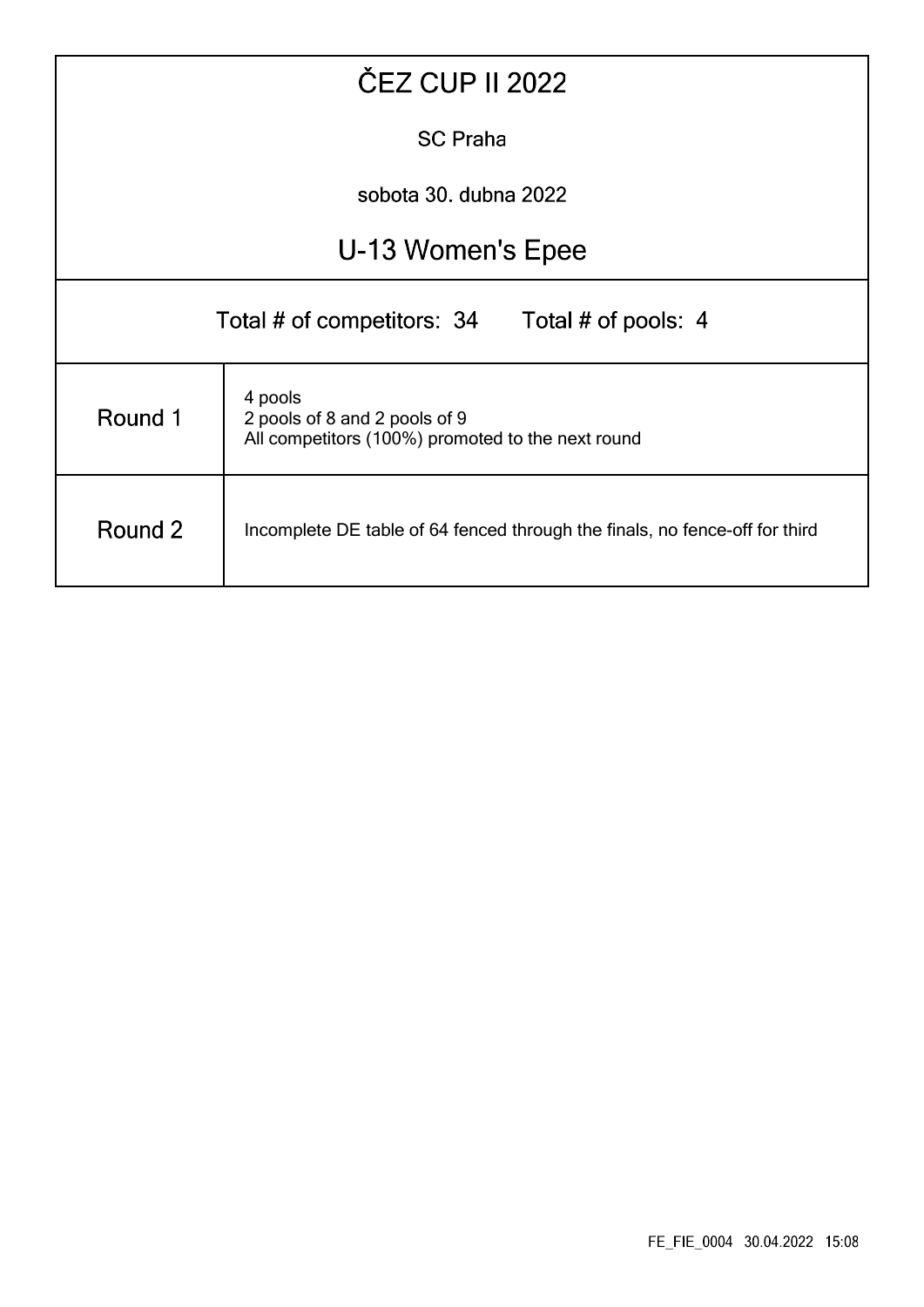

# U-13 Women's Epee Seeding for Round #1 - Pool



Tournament:<br>Date: FIE Document:

ČEZ CUP II 2022 sobota 30. dubna 2022 - 9:30 FE\_FIE\_0001.2

| $\overline{\mathbf{1}}$<br><b>CZE</b><br>ANDEROVÁ Vilemína Anna<br><b>SC PRAHA</b><br>2<br>$\overline{2}$<br><b>CZE</b><br>VYSLOUŽILOVÁ Johana<br><b>SC PRAHA</b><br>3<br>$\overline{3}$<br><b>CZE</b><br>1.1.FC BĚLÁ<br>LANDOVSKÁ Magdaléna<br>4<br>$\overline{4}$<br><b>CZE</b><br>$\overline{5}$<br>COUFALOVÁ Nela<br>LOKO PLZEŇ<br>$\overline{5}$<br><b>CZE</b><br>MELOUNOVÁ Tea<br>ŠERM LIBEREC<br>6<br>$\overline{6}$<br>CZE<br>HOLZKNECHTOVÁ Anežka<br><b>SC PRAHA</b><br>7<br><b>CZE</b><br>7<br>BARTOŠKOVÁ Adéla<br><b>SC PRAHA</b><br>$\overline{\text{CZE}}$<br>KOVALOVÁ Kateřina<br><b>SC PRAHA</b><br>9<br>9<br><b>CZE</b><br>KONEČNÁ Karolína<br>ŠERM LIBEREC<br>9<br><b>SPORŠÚNLZ</b><br>CZE<br>$\overline{10}$<br>FILASOVÁ Ivona<br>$\overline{11}$<br><b>HŘEBEJKOVÁ Elen</b><br><b>SPORŠÚNLZ</b><br><b>CZE</b><br>$\overline{12}$<br>11<br>$\overline{12}$<br>RŮŽIČKOVÁ Valentýna<br><b>SL.LITOMĚŘICE</b><br><b>CZE</b><br>$\overline{13}$<br><b>CZE</b><br>$\overline{13}$<br>SP.Š. TÁBOR<br>$\overline{14}$<br>SUCHÁNKOVÁ Marie<br><b>UKR</b><br>$\overline{15}$<br>14<br><b>IVANENKO Taisia</b><br>S.DEJVICE<br>CZE<br>$\overline{15}$<br><b>HAVELKOVÁ Ema</b><br><b>SL.LITOMĚŘICE</b><br>$\overline{15}$<br><b>CZE</b><br>$\overline{17}$<br>$\overline{16}$<br><b>ROVENSKÁ Anna</b><br><b>SC PRAHA</b><br>CZE<br>$\overline{17}$<br>$\overline{18}$<br>POLNAROVÁ Magda<br>S.S.UH.HRAD.<br>$\overline{\text{CZE}}$<br>$\overline{18}$<br>SEDLÁŘOVÁ Stella<br>S.DEJVICE<br>$\overline{19}$<br>$\overline{19}$<br>ŠUMILIUKOVÁ Michaela<br><b>CZE</b><br>ŠERM LIBEREC<br>$\overline{21}$<br><b>CZE</b><br><b>MACHKOVÁ Julie</b><br>22<br>S.DEJVICE<br><b>CZE</b><br>VLČKOVÁ Barbora<br>22<br>ŠERM LIBEREC<br>22<br>CZE<br>25<br><b>KOCIÁNOVÁ Ella</b><br><b>ŠERM LIBEREC</b><br>CZE<br>25<br>DĚCKÁ Natálie<br>S.DEJVICE<br>CZE<br>KURFÜRSTOVÁ Eliška<br>25<br><b>LOKO K.VARY</b><br>CZE<br>29<br><b>MARKOVÁ Laura</b><br><b>LOKO TEPLICE</b><br>26<br>SKOŘEPOVÁ Markéta<br><b>CZE</b><br>29<br><b>SC PRAHA</b><br>$\overline{27}$<br><b>CZE</b><br>$\overline{32}$<br>ŠVECOVÁ Zuzana<br><b>SC PRAHA</b><br><b>CZE</b><br>ČERNÁ Emma<br><b>SL.LITOMÉŘICE</b><br>34<br>CZE<br><b>ŠERM LIBEREC</b><br>35<br>VINŠOVÁ Barbora<br><b>SPORŠÚNLZ</b><br><b>CZE</b><br>$\overline{30}$<br>VRÁBLOVÁ Valentina<br>35<br>$\overline{31}$<br>CZE<br>35<br>MORÁVKOVÁ Anežka<br>ŠERM LIBEREC<br>$\overline{32}$<br>SPORŠÚNLZ<br><b>CZE</b><br><b>VAIBAROVÁ Alice</b><br>40<br>SPORŠÚNLZ<br>REJZKOVÁ Johana<br><b>CZE</b><br>999<br><b>CZE</b><br>999<br>KOMÁRKOVÁ Lucie<br>OREL HR.KR. | Seed            | Name | Club | Country | Rank | Notes |
|-------------------------------------------------------------------------------------------------------------------------------------------------------------------------------------------------------------------------------------------------------------------------------------------------------------------------------------------------------------------------------------------------------------------------------------------------------------------------------------------------------------------------------------------------------------------------------------------------------------------------------------------------------------------------------------------------------------------------------------------------------------------------------------------------------------------------------------------------------------------------------------------------------------------------------------------------------------------------------------------------------------------------------------------------------------------------------------------------------------------------------------------------------------------------------------------------------------------------------------------------------------------------------------------------------------------------------------------------------------------------------------------------------------------------------------------------------------------------------------------------------------------------------------------------------------------------------------------------------------------------------------------------------------------------------------------------------------------------------------------------------------------------------------------------------------------------------------------------------------------------------------------------------------------------------------------------------------------------------------------------------------------------------------------------------------------------------------------------------------------------------------------------------------------------------------------------------------------------------------------------------------------------------------------------------------------------------------------------------------------------------------------------------------------------------------------------------------------------------------------------------------------------------------------------------------------------------------------|-----------------|------|------|---------|------|-------|
|                                                                                                                                                                                                                                                                                                                                                                                                                                                                                                                                                                                                                                                                                                                                                                                                                                                                                                                                                                                                                                                                                                                                                                                                                                                                                                                                                                                                                                                                                                                                                                                                                                                                                                                                                                                                                                                                                                                                                                                                                                                                                                                                                                                                                                                                                                                                                                                                                                                                                                                                                                                           |                 |      |      |         |      |       |
|                                                                                                                                                                                                                                                                                                                                                                                                                                                                                                                                                                                                                                                                                                                                                                                                                                                                                                                                                                                                                                                                                                                                                                                                                                                                                                                                                                                                                                                                                                                                                                                                                                                                                                                                                                                                                                                                                                                                                                                                                                                                                                                                                                                                                                                                                                                                                                                                                                                                                                                                                                                           |                 |      |      |         |      |       |
|                                                                                                                                                                                                                                                                                                                                                                                                                                                                                                                                                                                                                                                                                                                                                                                                                                                                                                                                                                                                                                                                                                                                                                                                                                                                                                                                                                                                                                                                                                                                                                                                                                                                                                                                                                                                                                                                                                                                                                                                                                                                                                                                                                                                                                                                                                                                                                                                                                                                                                                                                                                           |                 |      |      |         |      |       |
|                                                                                                                                                                                                                                                                                                                                                                                                                                                                                                                                                                                                                                                                                                                                                                                                                                                                                                                                                                                                                                                                                                                                                                                                                                                                                                                                                                                                                                                                                                                                                                                                                                                                                                                                                                                                                                                                                                                                                                                                                                                                                                                                                                                                                                                                                                                                                                                                                                                                                                                                                                                           |                 |      |      |         |      |       |
|                                                                                                                                                                                                                                                                                                                                                                                                                                                                                                                                                                                                                                                                                                                                                                                                                                                                                                                                                                                                                                                                                                                                                                                                                                                                                                                                                                                                                                                                                                                                                                                                                                                                                                                                                                                                                                                                                                                                                                                                                                                                                                                                                                                                                                                                                                                                                                                                                                                                                                                                                                                           |                 |      |      |         |      |       |
|                                                                                                                                                                                                                                                                                                                                                                                                                                                                                                                                                                                                                                                                                                                                                                                                                                                                                                                                                                                                                                                                                                                                                                                                                                                                                                                                                                                                                                                                                                                                                                                                                                                                                                                                                                                                                                                                                                                                                                                                                                                                                                                                                                                                                                                                                                                                                                                                                                                                                                                                                                                           |                 |      |      |         |      |       |
|                                                                                                                                                                                                                                                                                                                                                                                                                                                                                                                                                                                                                                                                                                                                                                                                                                                                                                                                                                                                                                                                                                                                                                                                                                                                                                                                                                                                                                                                                                                                                                                                                                                                                                                                                                                                                                                                                                                                                                                                                                                                                                                                                                                                                                                                                                                                                                                                                                                                                                                                                                                           |                 |      |      |         |      |       |
|                                                                                                                                                                                                                                                                                                                                                                                                                                                                                                                                                                                                                                                                                                                                                                                                                                                                                                                                                                                                                                                                                                                                                                                                                                                                                                                                                                                                                                                                                                                                                                                                                                                                                                                                                                                                                                                                                                                                                                                                                                                                                                                                                                                                                                                                                                                                                                                                                                                                                                                                                                                           | 8               |      |      |         |      |       |
|                                                                                                                                                                                                                                                                                                                                                                                                                                                                                                                                                                                                                                                                                                                                                                                                                                                                                                                                                                                                                                                                                                                                                                                                                                                                                                                                                                                                                                                                                                                                                                                                                                                                                                                                                                                                                                                                                                                                                                                                                                                                                                                                                                                                                                                                                                                                                                                                                                                                                                                                                                                           |                 |      |      |         |      |       |
|                                                                                                                                                                                                                                                                                                                                                                                                                                                                                                                                                                                                                                                                                                                                                                                                                                                                                                                                                                                                                                                                                                                                                                                                                                                                                                                                                                                                                                                                                                                                                                                                                                                                                                                                                                                                                                                                                                                                                                                                                                                                                                                                                                                                                                                                                                                                                                                                                                                                                                                                                                                           |                 |      |      |         |      |       |
|                                                                                                                                                                                                                                                                                                                                                                                                                                                                                                                                                                                                                                                                                                                                                                                                                                                                                                                                                                                                                                                                                                                                                                                                                                                                                                                                                                                                                                                                                                                                                                                                                                                                                                                                                                                                                                                                                                                                                                                                                                                                                                                                                                                                                                                                                                                                                                                                                                                                                                                                                                                           |                 |      |      |         |      |       |
|                                                                                                                                                                                                                                                                                                                                                                                                                                                                                                                                                                                                                                                                                                                                                                                                                                                                                                                                                                                                                                                                                                                                                                                                                                                                                                                                                                                                                                                                                                                                                                                                                                                                                                                                                                                                                                                                                                                                                                                                                                                                                                                                                                                                                                                                                                                                                                                                                                                                                                                                                                                           |                 |      |      |         |      |       |
|                                                                                                                                                                                                                                                                                                                                                                                                                                                                                                                                                                                                                                                                                                                                                                                                                                                                                                                                                                                                                                                                                                                                                                                                                                                                                                                                                                                                                                                                                                                                                                                                                                                                                                                                                                                                                                                                                                                                                                                                                                                                                                                                                                                                                                                                                                                                                                                                                                                                                                                                                                                           |                 |      |      |         |      |       |
|                                                                                                                                                                                                                                                                                                                                                                                                                                                                                                                                                                                                                                                                                                                                                                                                                                                                                                                                                                                                                                                                                                                                                                                                                                                                                                                                                                                                                                                                                                                                                                                                                                                                                                                                                                                                                                                                                                                                                                                                                                                                                                                                                                                                                                                                                                                                                                                                                                                                                                                                                                                           |                 |      |      |         |      |       |
|                                                                                                                                                                                                                                                                                                                                                                                                                                                                                                                                                                                                                                                                                                                                                                                                                                                                                                                                                                                                                                                                                                                                                                                                                                                                                                                                                                                                                                                                                                                                                                                                                                                                                                                                                                                                                                                                                                                                                                                                                                                                                                                                                                                                                                                                                                                                                                                                                                                                                                                                                                                           |                 |      |      |         |      |       |
|                                                                                                                                                                                                                                                                                                                                                                                                                                                                                                                                                                                                                                                                                                                                                                                                                                                                                                                                                                                                                                                                                                                                                                                                                                                                                                                                                                                                                                                                                                                                                                                                                                                                                                                                                                                                                                                                                                                                                                                                                                                                                                                                                                                                                                                                                                                                                                                                                                                                                                                                                                                           |                 |      |      |         |      |       |
|                                                                                                                                                                                                                                                                                                                                                                                                                                                                                                                                                                                                                                                                                                                                                                                                                                                                                                                                                                                                                                                                                                                                                                                                                                                                                                                                                                                                                                                                                                                                                                                                                                                                                                                                                                                                                                                                                                                                                                                                                                                                                                                                                                                                                                                                                                                                                                                                                                                                                                                                                                                           |                 |      |      |         |      |       |
|                                                                                                                                                                                                                                                                                                                                                                                                                                                                                                                                                                                                                                                                                                                                                                                                                                                                                                                                                                                                                                                                                                                                                                                                                                                                                                                                                                                                                                                                                                                                                                                                                                                                                                                                                                                                                                                                                                                                                                                                                                                                                                                                                                                                                                                                                                                                                                                                                                                                                                                                                                                           |                 |      |      |         |      |       |
|                                                                                                                                                                                                                                                                                                                                                                                                                                                                                                                                                                                                                                                                                                                                                                                                                                                                                                                                                                                                                                                                                                                                                                                                                                                                                                                                                                                                                                                                                                                                                                                                                                                                                                                                                                                                                                                                                                                                                                                                                                                                                                                                                                                                                                                                                                                                                                                                                                                                                                                                                                                           |                 |      |      |         |      |       |
|                                                                                                                                                                                                                                                                                                                                                                                                                                                                                                                                                                                                                                                                                                                                                                                                                                                                                                                                                                                                                                                                                                                                                                                                                                                                                                                                                                                                                                                                                                                                                                                                                                                                                                                                                                                                                                                                                                                                                                                                                                                                                                                                                                                                                                                                                                                                                                                                                                                                                                                                                                                           | 20              |      |      |         |      |       |
|                                                                                                                                                                                                                                                                                                                                                                                                                                                                                                                                                                                                                                                                                                                                                                                                                                                                                                                                                                                                                                                                                                                                                                                                                                                                                                                                                                                                                                                                                                                                                                                                                                                                                                                                                                                                                                                                                                                                                                                                                                                                                                                                                                                                                                                                                                                                                                                                                                                                                                                                                                                           | 21              |      |      |         |      |       |
|                                                                                                                                                                                                                                                                                                                                                                                                                                                                                                                                                                                                                                                                                                                                                                                                                                                                                                                                                                                                                                                                                                                                                                                                                                                                                                                                                                                                                                                                                                                                                                                                                                                                                                                                                                                                                                                                                                                                                                                                                                                                                                                                                                                                                                                                                                                                                                                                                                                                                                                                                                                           |                 |      |      |         |      |       |
|                                                                                                                                                                                                                                                                                                                                                                                                                                                                                                                                                                                                                                                                                                                                                                                                                                                                                                                                                                                                                                                                                                                                                                                                                                                                                                                                                                                                                                                                                                                                                                                                                                                                                                                                                                                                                                                                                                                                                                                                                                                                                                                                                                                                                                                                                                                                                                                                                                                                                                                                                                                           | $\overline{23}$ |      |      |         |      |       |
|                                                                                                                                                                                                                                                                                                                                                                                                                                                                                                                                                                                                                                                                                                                                                                                                                                                                                                                                                                                                                                                                                                                                                                                                                                                                                                                                                                                                                                                                                                                                                                                                                                                                                                                                                                                                                                                                                                                                                                                                                                                                                                                                                                                                                                                                                                                                                                                                                                                                                                                                                                                           | $\overline{24}$ |      |      |         |      |       |
|                                                                                                                                                                                                                                                                                                                                                                                                                                                                                                                                                                                                                                                                                                                                                                                                                                                                                                                                                                                                                                                                                                                                                                                                                                                                                                                                                                                                                                                                                                                                                                                                                                                                                                                                                                                                                                                                                                                                                                                                                                                                                                                                                                                                                                                                                                                                                                                                                                                                                                                                                                                           | 25              |      |      |         |      |       |
|                                                                                                                                                                                                                                                                                                                                                                                                                                                                                                                                                                                                                                                                                                                                                                                                                                                                                                                                                                                                                                                                                                                                                                                                                                                                                                                                                                                                                                                                                                                                                                                                                                                                                                                                                                                                                                                                                                                                                                                                                                                                                                                                                                                                                                                                                                                                                                                                                                                                                                                                                                                           |                 |      |      |         |      |       |
|                                                                                                                                                                                                                                                                                                                                                                                                                                                                                                                                                                                                                                                                                                                                                                                                                                                                                                                                                                                                                                                                                                                                                                                                                                                                                                                                                                                                                                                                                                                                                                                                                                                                                                                                                                                                                                                                                                                                                                                                                                                                                                                                                                                                                                                                                                                                                                                                                                                                                                                                                                                           |                 |      |      |         |      |       |
|                                                                                                                                                                                                                                                                                                                                                                                                                                                                                                                                                                                                                                                                                                                                                                                                                                                                                                                                                                                                                                                                                                                                                                                                                                                                                                                                                                                                                                                                                                                                                                                                                                                                                                                                                                                                                                                                                                                                                                                                                                                                                                                                                                                                                                                                                                                                                                                                                                                                                                                                                                                           | 28              |      |      |         |      |       |
|                                                                                                                                                                                                                                                                                                                                                                                                                                                                                                                                                                                                                                                                                                                                                                                                                                                                                                                                                                                                                                                                                                                                                                                                                                                                                                                                                                                                                                                                                                                                                                                                                                                                                                                                                                                                                                                                                                                                                                                                                                                                                                                                                                                                                                                                                                                                                                                                                                                                                                                                                                                           | 29              |      |      |         |      |       |
|                                                                                                                                                                                                                                                                                                                                                                                                                                                                                                                                                                                                                                                                                                                                                                                                                                                                                                                                                                                                                                                                                                                                                                                                                                                                                                                                                                                                                                                                                                                                                                                                                                                                                                                                                                                                                                                                                                                                                                                                                                                                                                                                                                                                                                                                                                                                                                                                                                                                                                                                                                                           |                 |      |      |         |      |       |
|                                                                                                                                                                                                                                                                                                                                                                                                                                                                                                                                                                                                                                                                                                                                                                                                                                                                                                                                                                                                                                                                                                                                                                                                                                                                                                                                                                                                                                                                                                                                                                                                                                                                                                                                                                                                                                                                                                                                                                                                                                                                                                                                                                                                                                                                                                                                                                                                                                                                                                                                                                                           |                 |      |      |         |      |       |
|                                                                                                                                                                                                                                                                                                                                                                                                                                                                                                                                                                                                                                                                                                                                                                                                                                                                                                                                                                                                                                                                                                                                                                                                                                                                                                                                                                                                                                                                                                                                                                                                                                                                                                                                                                                                                                                                                                                                                                                                                                                                                                                                                                                                                                                                                                                                                                                                                                                                                                                                                                                           |                 |      |      |         |      |       |
|                                                                                                                                                                                                                                                                                                                                                                                                                                                                                                                                                                                                                                                                                                                                                                                                                                                                                                                                                                                                                                                                                                                                                                                                                                                                                                                                                                                                                                                                                                                                                                                                                                                                                                                                                                                                                                                                                                                                                                                                                                                                                                                                                                                                                                                                                                                                                                                                                                                                                                                                                                                           | 33              |      |      |         |      |       |
|                                                                                                                                                                                                                                                                                                                                                                                                                                                                                                                                                                                                                                                                                                                                                                                                                                                                                                                                                                                                                                                                                                                                                                                                                                                                                                                                                                                                                                                                                                                                                                                                                                                                                                                                                                                                                                                                                                                                                                                                                                                                                                                                                                                                                                                                                                                                                                                                                                                                                                                                                                                           | 34              |      |      |         |      |       |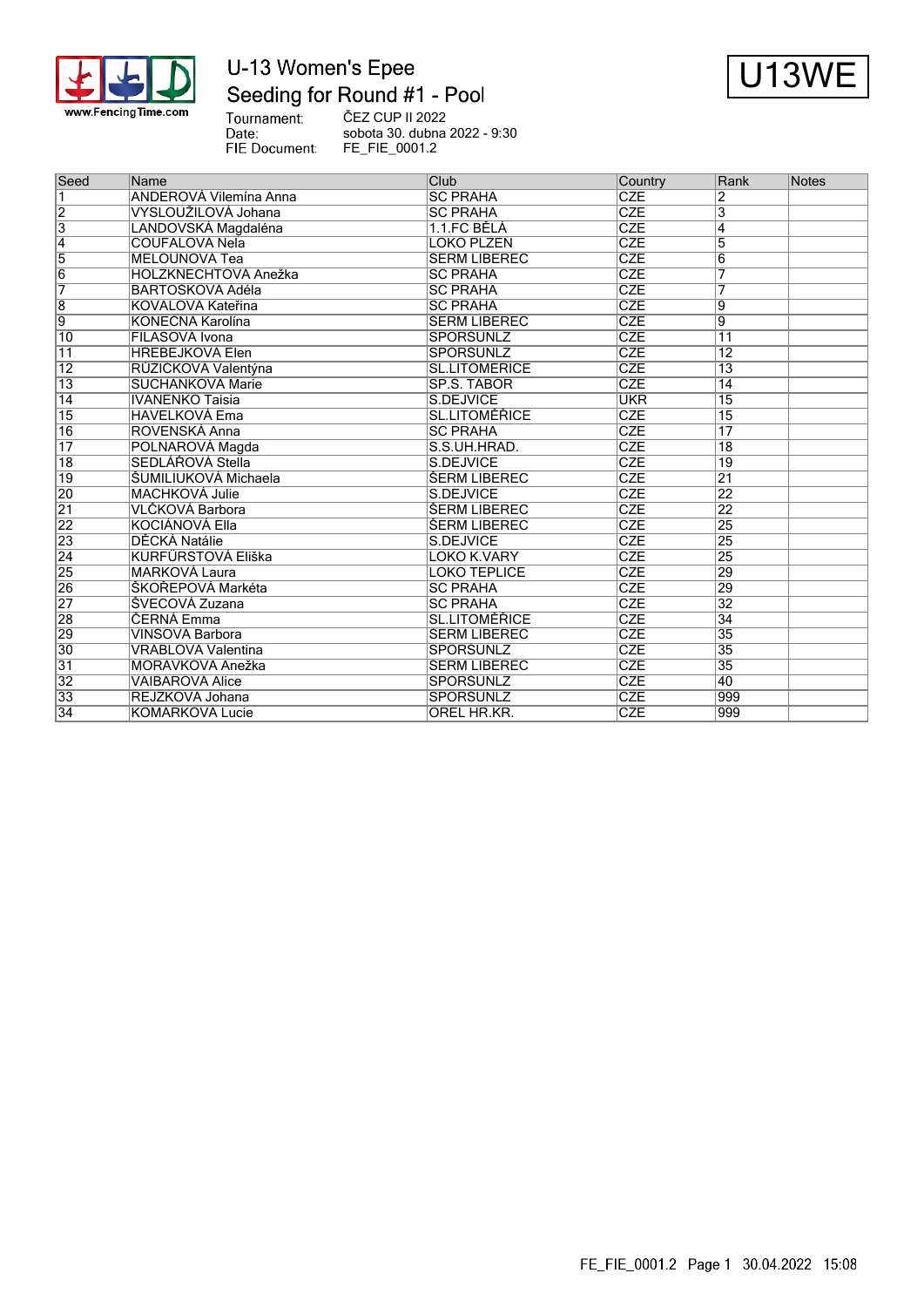

## U-13 Women's Epee Round #1 Pool Results



Tournament: ČEZ CUP II 2022 Date: sobota 30. dubna 2022 - 9:30 FIE Document: FE\_FIE\_0007

|               | Strip 1,2              | Referee(s):<br>BEDNÁR Kryštof (S.DEJVICE / CZE) |              |                |                |                |                |                |                |                |                |                |                |           |           |     |       |
|---------------|------------------------|-------------------------------------------------|--------------|----------------|----------------|----------------|----------------|----------------|----------------|----------------|----------------|----------------|----------------|-----------|-----------|-----|-------|
|               | 9:30                   | KNOP Tadeáš (ŠERM LIBEREC / CZE)                |              |                |                |                |                |                |                |                |                |                |                |           |           |     |       |
| <b>Name</b>   |                        | Affiliation                                     | #            |                | $\overline{2}$ | 3              | 4              | 5              | 6              | 7              | 8              | 9              | V              | V/M.      | <b>TS</b> | TR. | -Ind  |
|               | ANDEROVÁ Vilemína Anna | SC PRAHA / CZE                                  | 1            |                | D <sub>3</sub> | V <sub>5</sub> | D <sub>3</sub> | V <sub>5</sub> | V <sub>5</sub> | V <sub>5</sub> | V5             | D <sub>3</sub> | 5              | $0,63$ 34 |           | 26  | 8     |
|               | KONEČNÁ Karolína       | ŠERM LIBEREC / CZE                              | 2            | V5             |                | V <sub>5</sub> | V <sub>5</sub> | V <sub>5</sub> | V <sub>5</sub> | V <sub>5</sub> | V <sub>5</sub> | V <sub>5</sub> | 8              | 1,00      | 40        | 20  | 20    |
| MARKOVÁ Laura |                        | LOKO TEPLICE / CZE                              | 3.           | D <sub>3</sub> | D <sub>2</sub> |                | V <sub>5</sub> | D <sub>3</sub> | D <sub>2</sub> | V <sub>5</sub> | D4             | D1             | $\overline{2}$ | 0,25      | 25        | 38  | $-13$ |
|               | SEDLÁŘOVÁ Stella       | S.DEJVICE / CZE                                 | $\mathbf{A}$ | V <sub>5</sub> | D4             | D4             |                | D1             | V <sub>5</sub> | V5             | V <sub>5</sub> | D1             | 4              | 0,50      | 30        | 32  | $-2$  |
|               | POLNAROVÁ Magda        | S.S.UH.HRAD. / CZE                              | 5.           | D <sub>2</sub> | D4             | V <sub>5</sub> | V5             |                | V5             | V5             | V <sub>5</sub> | V5             | 6              | 0,75      | 36        | 26  | 10    |
|               | KURFÜRSTOVÁ Eliška     | LOKO K.VARY / CZE                               | 6.           | D4             | D1             | V <sub>5</sub> | D4             | D <sub>2</sub> |                | D4             | V5             | D <sub>2</sub> | 2              | 0.25      | 27        | 33  | -6    |
|               | REJZKOVÁ Johana        | SPORŠÚNLZ / CZE                                 | 7.           | D <sub>1</sub> | D <sub>0</sub> | D4             | D1             | D <sub>3</sub> | V <sub>5</sub> |                | V5             | D <sub>0</sub> | 2              | 0,25      | 19        | 38  | $-19$ |
|               | MORÁVKOVÁ Anežka       | ŠERM LIBEREC / CZE                              | 8            | D <sub>1</sub> | D4             | V <sub>5</sub> | D4             | D4             | D1             | D4             |                | D1             | 1              | 0.13      | 24        | 39  | $-15$ |
|               | KOVALOVÁ Kateřina      | SC PRAHA / CZE                                  | 9            | V <sub>5</sub> | D <sub>2</sub> | V <sub>5</sub> | V5             | D <sub>3</sub> | V <sub>5</sub> | V5             | V5             |                | 6              | 0,75      | 35        | 18  | 17    |

|                        | Strip 3,4              | Referee(s):                           | STIRBER Sebastian (SC PRAHA / CZE) |                |                |                |                |                |                |                |                |                |   |        |    |     |                   |
|------------------------|------------------------|---------------------------------------|------------------------------------|----------------|----------------|----------------|----------------|----------------|----------------|----------------|----------------|----------------|---|--------|----|-----|-------------------|
|                        | 9:30                   | PUSTĚJOVSKÝ Vladimír (SC PRAHA / CZE) |                                    |                |                |                |                |                |                |                |                |                |   |        |    |     |                   |
| <b>Name</b>            |                        | Affiliation                           | #                                  |                | 2              | 3              | 4              | 5              | 6              | 7              | 8              | 9              | v | V/M TS |    | TR. | Ind I             |
|                        | VINŠOVÁ Barbora        | ŠERM LIBEREC / CZE                    | 1                                  |                | V <sub>5</sub> | D1             | D <sub>3</sub> | D <sub>3</sub> | V <sub>5</sub> | V <sub>5</sub> | D1             | D4             | 3 | 0,38   | 27 | 36  | -9                |
|                        | <b>VAIBAROVÁ Alice</b> | SPORŠÚNLZ / CZE                       | $\mathcal{P}$                      | D4             |                | D <sub>0</sub> | V5             | V5             | V <sub>5</sub> | D <sub>2</sub> | D1             | D4             | 3 | 0,38   | 26 | 37  | -11               |
|                        | BARTOŠKOVÁ Adéla       | SC PRAHA / CZE                        | 3                                  | V <sub>5</sub> | V5             |                | V5             | V <sub>5</sub> | V <sub>5</sub> | D <sub>4</sub> | V <sub>5</sub> | D4             | 6 | 0,75   | 38 | 22  | 16                |
| <b>IVANENKO Taisia</b> |                        | S.DEJVICE / UKR                       | $\mathbf{A}$                       | V <sub>5</sub> | D4             | D <sub>2</sub> |                | V5             | D <sub>3</sub> | D <sub>3</sub> | D <sub>3</sub> | V5             | 3 | 0,38   | 30 | 35  | -5                |
|                        | <b>HAVELKOVÁ Ema</b>   | SL.LITOMĚŘICE / CZE                   | 5.                                 | V <sub>5</sub> | D4             | D4             | D4             |                | V <sub>5</sub> | D4             | V5             | V5             | 4 | 0,50   | 36 | 35  | 1                 |
|                        | KOMÁRKOVÁ Lucie        | OREL HR.KR. / CZE                     | 6                                  | D <sub>3</sub> | D4             | D1             | V5             | D4             |                | D <sub>2</sub> | D <sub>2</sub> | D <sub>3</sub> | 1 | 0,13   | 24 | 38  | $-14$             |
|                        | VYSLOUŽILOVÁ Johana    | <b>SC PRAHA / CZE</b>                 | 7.                                 | D4             | V5             | V <sub>5</sub> | V <sub>5</sub> | V5             | V5             |                | D <sub>3</sub> | V5             | 6 | 0.75   | 37 | 25  | $12 \overline{ }$ |
| FILASOVÁ Ivona         |                        | SPORŠÚNLZ / CZE                       | 8                                  | V <sub>5</sub> | V5             | D4             | V <sub>4</sub> | D4             | V <sub>5</sub> | V5             |                | V5             | 6 | 0,75   | 37 | 21  | 16                |
|                        | ŠUMILIUKOVÁ Michaela   | ŠERM LIBEREC / CZE                    | 9.                                 | V5             | V5.            | V5             | D4             | D4             | V <sub>5</sub> | D0             | D1             |                | 4 | 0.50   | 29 | 35  | -6                |

|                | Strip 5              | Referee(s):                   |                |                |                |                |                |                |                |                |                |                |      |    |     |          |
|----------------|----------------------|-------------------------------|----------------|----------------|----------------|----------------|----------------|----------------|----------------|----------------|----------------|----------------|------|----|-----|----------|
| 3              | 9:30                 | SENJUKOVÁ Tereza (USKP / CZE) |                |                |                |                |                |                |                |                |                |                |      |    |     |          |
| Name           |                      | Affiliation                   | #              | 1              | 2              | 3              | 4              | 5              | 6              | 7              | 8              | V              | V/M. | TS | TR. | -Ind     |
|                | VLČKOVÁ Barbora      | ŠERM LIBEREC / CZE            | 1              |                | V <sub>5</sub> | V <sub>5</sub> | D <sub>3</sub> | V5             | D4             | D <sub>2</sub> | D4             | 3              | 0.43 | 28 | 28  | $\Omega$ |
| ROVENSKÁ Anna  |                      | <b>SC PRAHA / CZE</b>         | $\mathcal{P}$  | D <sub>3</sub> |                | V5             | V <sub>5</sub> | V5             | D1             | D <sub>1</sub> | V5             | 4              | 0.57 | 25 | 24  |          |
|                | HOLZKNECHTOVÁ Anežka | SC PRAHA / CZE                | 3              | D1             | D <sub>3</sub> |                | V <sub>5</sub> | V5             | D <sub>3</sub> | V <sub>5</sub> | V <sub>5</sub> | $\overline{4}$ | 0,57 | 27 | 26  |          |
| DĚCKÁ Natálie  |                      | S.DEJVICE / CZE               | $\overline{4}$ | V5             | D <sub>3</sub> | D <sub>4</sub> |                | D <sub>2</sub> | D1             | D <sub>2</sub> | V5             | $\overline{2}$ | 0,29 | 22 | 29  | -7       |
| KOCIÁNOVÁ Ella |                      | ŠERM LIBEREC / CZE            | 5              | D4             | D <sub>1</sub> | D <sub>3</sub> | V <sub>5</sub> |                | D1             | D1             | V <sub>5</sub> | 2              | 0,29 | 20 | 31  | $-11$    |
|                | HŘEBEJKOVÁ Elen      | SPORŠÚNLZ / CZE               | 6              | V <sub>5</sub> | V <sub>5</sub> | V <sub>5</sub> | V <sub>5</sub> | V5             |                | D <sub>3</sub> | D <sub>4</sub> | 5              | 0,71 | 32 | 20  | 12       |
|                | LANDOVSKÁ Magdaléna  | 1.1.FC BĚLÁ / CZE             | 7              | V5             | V <sub>5</sub> | D <sub>4</sub> | V <sub>5</sub> | V5             | V5             |                | V <sub>5</sub> | 6              | 0,86 | 34 | 15  | 19       |
| ČERNÁ Emma     |                      | SL.LITOMĚŘICE / CZE           | 8              | V5             | D <sub>2</sub> | D <sub>0</sub> | D1             | D4             | V5             | D1             |                | $\overline{2}$ | 0,29 | 18 | 33  | $-15$    |

FE\_FIE\_0007 Page 1 30.04.2022 15:08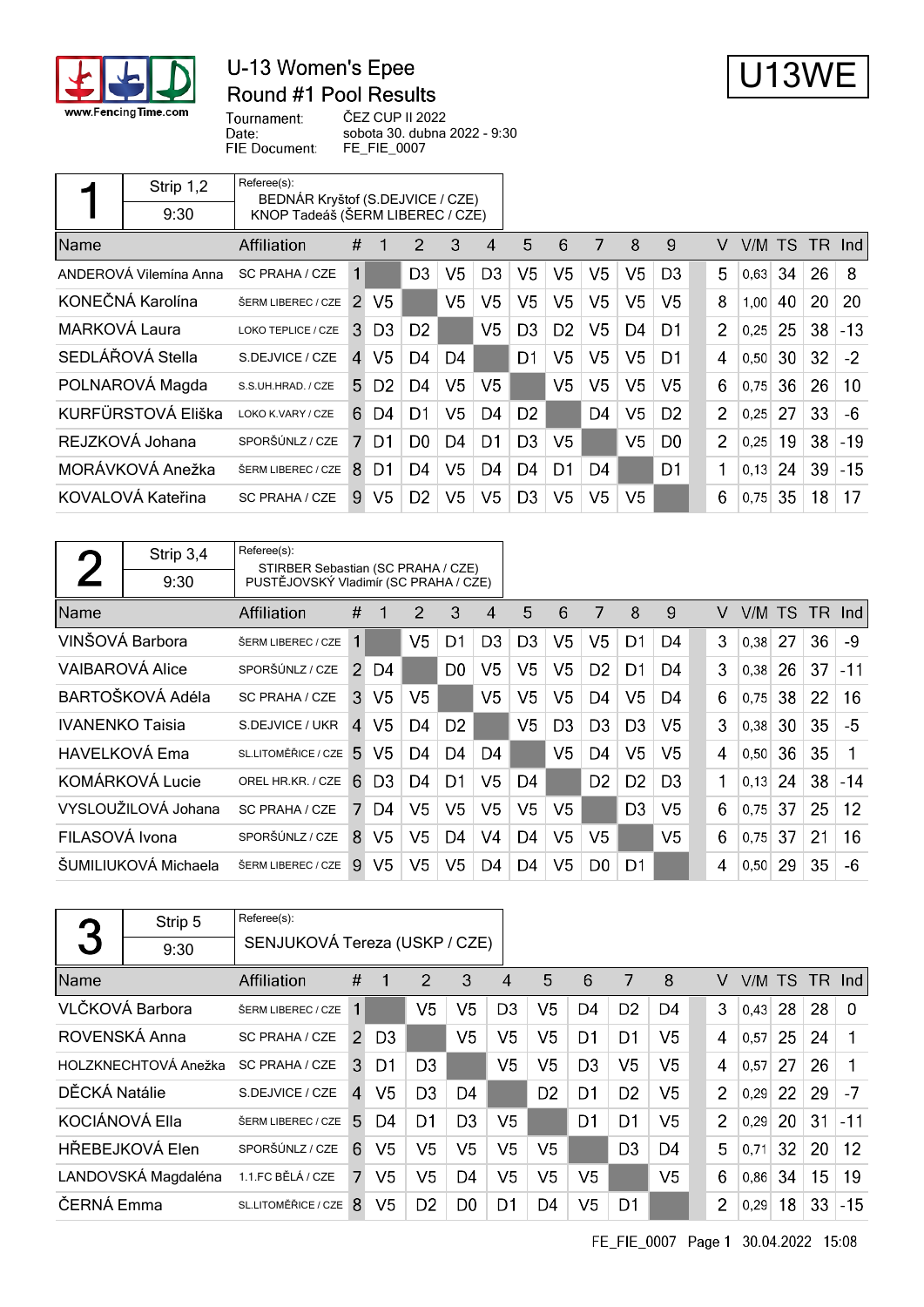U-13 Women's Epee

 $\Gamma$ 

|                | <b>Strip</b>        | Referee(s):<br>BODÓ JIří (SL.LITOMĚŘICE / CZE) |                |                |                |                |                |                |                |                |                |          |        |    |          |          |
|----------------|---------------------|------------------------------------------------|----------------|----------------|----------------|----------------|----------------|----------------|----------------|----------------|----------------|----------|--------|----|----------|----------|
| Name           |                     | Affiliation                                    | #              |                | $\overline{2}$ | 3              | 4              | 5              | 6              | 7              | 8              | v        | V/M TS |    | $TR$ Ind |          |
| MACHKOVÁ Julie |                     | S.DEJVICE / CZE                                | 1              |                | D <sub>3</sub> | V <sub>5</sub> | D4             | D <sub>3</sub> | V <sub>5</sub> | D <sub>4</sub> | V5             | 3        | 0,43   | 29 | 29       | $\Omega$ |
|                | ŠVECOVÁ Zuzana      | <b>SC PRAHA / CZE</b>                          | $\mathcal{P}$  | V5             |                | V <sub>5</sub> | D <sub>1</sub> | D <sub>0</sub> | D <sub>2</sub> | V5             | V5             | 4        | 0,57   | 23 | 26       | $-3$     |
|                | ŠKOŘEPOVÁ Markéta   | SC PRAHA / CZE                                 | 3              | D3             | D <sub>0</sub> |                | D <sub>3</sub> | D <sub>2</sub> | D <sub>2</sub> | D <sub>3</sub> | D <sub>2</sub> | $\Omega$ | 0.00   | 15 | 35       | $-20$    |
|                | VRÁBLOVÁ Valentina  | SPORŠÚNLZ / CZE                                | $\overline{4}$ | V5             | V5             | V5             |                | D4             | D <sub>0</sub> | D1             | V5             | 4        | 0.57   | 25 | 25       | $\Omega$ |
|                | COUFALOVÁ Nela      | LOKO PLZEŇ / CZE                               | 5.             | V5             | V <sub>5</sub> | V <sub>5</sub> | V5             |                | D <sub>4</sub> | V <sub>5</sub> | D <sub>2</sub> | 5        | 0.71   | 31 | 22       | 9        |
|                | MELOUNOVÁ Tea       | ŠERM LIBEREC / CZE                             | 6              | D4             | V <sub>5</sub> | V <sub>5</sub> | V <sub>5</sub> | V5             |                | D4             | D <sub>4</sub> | 4        | 0.57   | 32 | 23       | -9       |
|                | RŮŽIČKOVÁ Valentýna | SL.LITOMĚŘICE / CZE                            | 7              | V5             | D <sub>4</sub> | V <sub>5</sub> | V <sub>5</sub> | D <sub>3</sub> | V5             |                | V5             | 5        | 0.71   | 32 | 26       | 6        |
|                | SUCHÁNKOVÁ Marie    | SP.Š. TÁBOR / CZE                              | 8              | D <sub>2</sub> | D <sub>4</sub> | V5             | D <sub>2</sub> | V5             | V5             | D4             |                | 3        | 0,43   | 27 | 28       | $-1$     |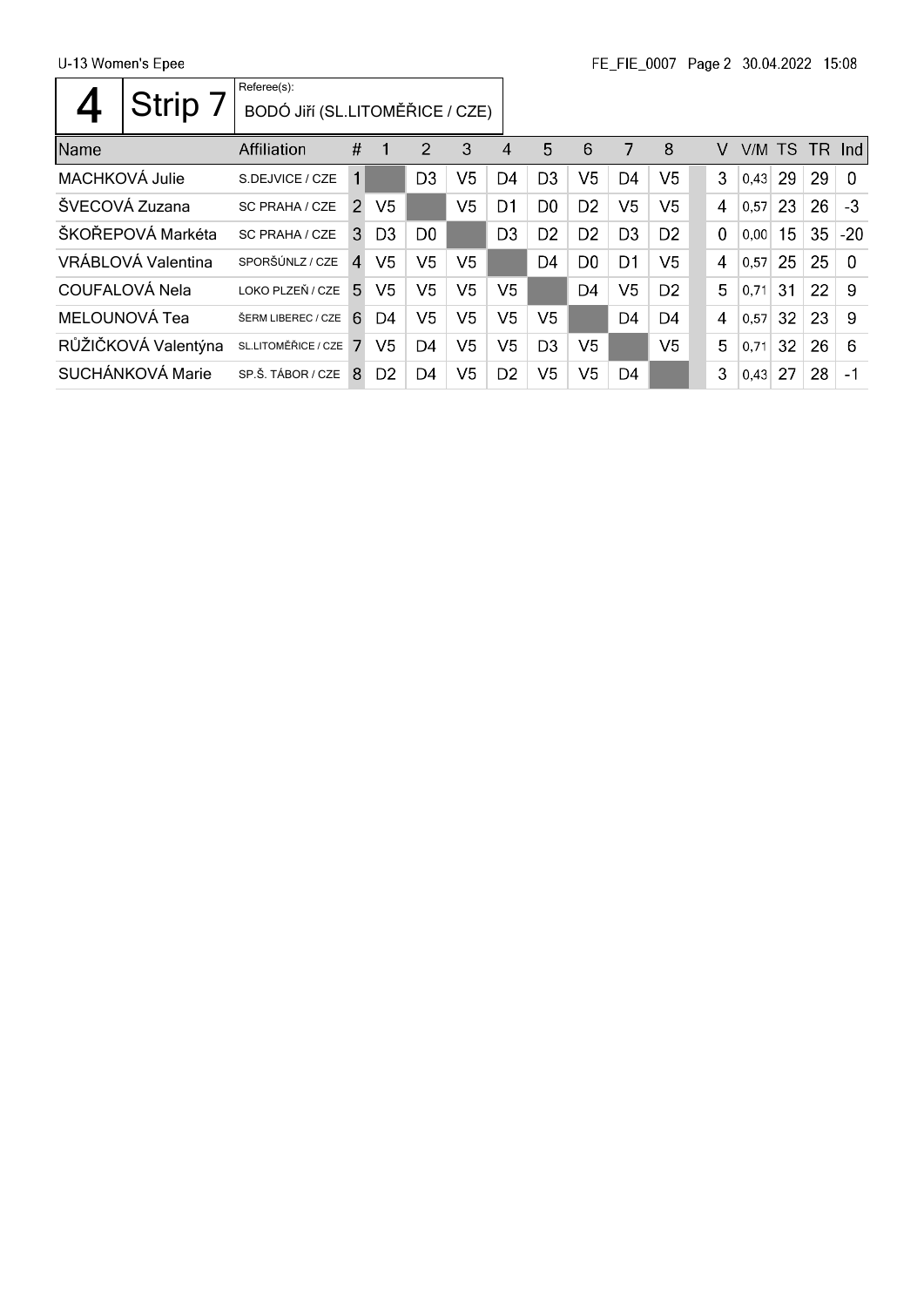

### U-13 Women's Epee Seeding for Round #2 - Repechage from 32 ČEZ CUP II 2022



Tournament:<br>Date: FIE Document:

sobota 30. dubna 2022 - 9:30 FE\_FIE\_0008

| Seed            | Name                      | Club                       | Country                 | IV                      | V/M   | ΙTS             | TR              | lnd      | <b>Notes</b> |
|-----------------|---------------------------|----------------------------|-------------------------|-------------------------|-------|-----------------|-----------------|----------|--------------|
|                 | KONEČNÁ Karolína          | <b><i>SERM LIBEREC</i></b> | <b>CZE</b>              | $\overline{8}$          | 1,00  | 40              | 20              | $+20$    | Advanced     |
| $\overline{2}$  | LANDOVSKÁ Magdaléna       | 1.1.FC BĚLÁ                | <b>CZE</b>              | $\overline{6}$          | 0,86  | $\overline{34}$ | $\overline{15}$ | $+19$    | Advanced     |
| $\overline{3}$  | KOVALOVÁ Kateřina         | <b>SC PRAHA</b>            | <b>CZE</b>              | 6                       | 0,75  | 35              | $\overline{18}$ | $+17$    | Advanced     |
| $\overline{4}$  | BARTOŠKOVÁ Adéla          | <b>SC PRAHA</b>            | <b>CZE</b>              | 6                       | 0,75  | 38              | $\overline{22}$ | $+16$    | Advanced     |
| 5               | FILASOVÁ Ivona            | SPORŠÚNLZ                  | <b>CZE</b>              | 6                       | 0,75  | $\overline{37}$ | $\overline{21}$ | $+16$    | Advanced     |
| $\overline{6}$  | VYSLOUŽILOVÁ Johana       | <b>SC PRAHA</b>            | <b>CZE</b>              | 6                       | 0.75  | $\overline{37}$ | 25              | $+12$    | Advanced     |
| 7               | POLNAROVÁ Magda           | S.S.UH.HRAD.               | <b>CZE</b>              | $\overline{6}$          | 0,75  | $\overline{36}$ | 26              | $+10$    | Advanced     |
| $\overline{8}$  | <b>HŘEBEJKOVÁ Elen</b>    | <b>SPORŠÚNLZ</b>           | $\overline{\text{CZE}}$ | $\overline{5}$          | 0,71  | $\overline{32}$ | 20              | $+12$    | Advanced     |
| $\overline{9}$  | <b>COUFALOVÁ Nela</b>     | LOKO PLZEŇ                 | <b>CZE</b>              | 5                       | 0,71  | $\overline{31}$ | 22              | $+9$     | Advanced     |
| $\overline{10}$ | RŮŽIČKOVÁ Valentýna       | <b>SL.LITOMÉŘICE</b>       | <b>CZE</b>              | $\overline{5}$          | 0,71  | $\overline{32}$ | 26              | $+6$     | Advanced     |
| $\overline{11}$ | ANDEROVÁ Vilemína Anna    | <b>SC PRAHA</b>            | <b>CZE</b>              | $\overline{5}$          | 0,63  | $\overline{34}$ | 26              | $+8$     | Advanced     |
| $\overline{12}$ | <b>MELOUNOVÁ Tea</b>      | ŠERM LIBEREC               | <b>CZE</b>              | 4                       | 0.57  | $\overline{32}$ | 23              | $+9$     | Advanced     |
| $\overline{13}$ | HOLZKNECHTOVÁ Anežka      | <b>SC PRAHA</b>            | <b>CZE</b>              | 4                       | 0,57  | $\overline{27}$ | 26              | $+1$     | Advanced     |
| $\overline{14}$ | ROVENSKÁ Anna             | <b>SC PRAHA</b>            | <b>CZE</b>              | 4                       | 0,57  | 25              | 24              | $+1$     | Advanced     |
| $\overline{15}$ | VRÁBLOVÁ Valentina        | SPORŠÚNLZ                  | <b>CZE</b>              | 4                       | 0,57  | 25              | 25              | $\Omega$ | Advanced     |
| $\overline{16}$ | ŠVECOVÁ Zuzana            | <b>SC PRAHA</b>            | CZE                     | $\overline{4}$          | 0,57  | 23              | 26              | $-3$     | Advanced     |
| $\overline{17}$ | <b>HAVELKOVÁ Ema</b>      | <b>SL.LITOMÉRICE</b>       | CZE                     | 4                       | 0,50  | 36              | 35              | $+1$     | Advanced     |
| $\overline{18}$ | SEDLÁŘOVÁ Stella          | S.DEJVICE                  | <b>CZE</b>              | 4                       | 0,50  | $\overline{30}$ | $\overline{32}$ | -2       | Advanced     |
| $\overline{19}$ | ŠUMILIUKOVÁ Michaela      | <b>ŠERM LIBEREC</b>        | CZE                     | 4                       | 0,50  | 29              | 35              | $-6$     | Advanced     |
| 20              | MACHKOVÁ Julie            | S.DEJVICE                  | <b>CZE</b>              | 3                       | 0,43  | 29              | 29              | 0        | Advanced     |
| $\overline{21}$ | VLČKOVÁ Barbora           | <b>SERM LIBEREC</b>        | <b>CZE</b>              | 3                       | 0,43  | 28              | 28              | $\Omega$ | Advanced     |
| 22              | SUCHÁNKOVÁ Marie          | SP.Š. TÁBOR                | <b>CZE</b>              | $\overline{\mathbf{3}}$ | 0,43  | $\overline{27}$ | 28              | $-1$     | Advanced     |
| 23              | <b>IVANENKO Taisia</b>    | S.DEJVICE                  | <b>UKR</b>              | $\overline{3}$          | 0,38  | $\overline{30}$ | 35              | -5       | Advanced     |
| $\overline{24}$ | VINŠOVÁ Barbora           | <b>ŠERM LIBEREC</b>        | <b>CZE</b>              | 3                       | 0,38  | 27              | $\overline{36}$ | -9       | Advanced     |
| 25              | VAIBAROVÁ Alice           | SPORŠÚNLZ                  | CZE                     | 3                       | 0,38  | 26              | $\overline{37}$ | $-11$    | Advanced     |
| 26              | DĚCKÁ Natálie             | S.DEJVICE                  | CZE                     | $\overline{2}$          | 0,29  | 22              | 29              | $-7$     | Advanced     |
| 27              | KOCIÁNOVÁ Ella            | <b>ŠERM LIBEREC</b>        | <b>CZE</b>              | $\overline{2}$          | 0.29  | 20              | $\overline{31}$ | $-11$    | Advanced     |
| 28              | ČERNÁ Emma                | <b>SL.LITOMĚŘICE</b>       | <b>CZE</b>              | $\overline{2}$          | 0,29  | $\overline{18}$ | 33              | $-15$    | Advanced     |
| 29              | <b>KURFÜRSTOVÁ Eliška</b> | <b>LOKO K.VARY</b>         | <b>CZE</b>              | $\overline{2}$          | 0,25  | $\overline{27}$ | 33              | $-6$     | Advanced     |
| $\overline{30}$ | <b>MARKOVÁ Laura</b>      | <b>LOKO TEPLICE</b>        | CZE                     | $\overline{2}$          | 0,25  | 25              | 38              | $-13$    | Advanced     |
| 31              | REJZKOVÁ Johana           | SPORŠÚNLZ                  | <b>CZE</b>              | $\overline{2}$          | 0,25  | 19              | $\overline{38}$ | $-19$    | Advanced     |
| $\overline{32}$ | <b>KOMÁRKOVÁ Lucie</b>    | OREL HR.KR.                | $\overline{\text{CZE}}$ |                         | 0, 13 | $\overline{24}$ | 38              | $-14$    | Advanced     |
| 33              | MORÁVKOVÁ Anežka          | ŠERM LIBEREC               | <b>CZE</b>              |                         | 0, 13 | 24              | 39              | $-15$    | Advanced     |
| $\overline{34}$ | ŠKOŘEPOVÁ Markéta         | <b>SC PRAHA</b>            | <b>CZE</b>              | 0                       | 0,00  | $\overline{15}$ | $\overline{35}$ | $-20$    | Advanced     |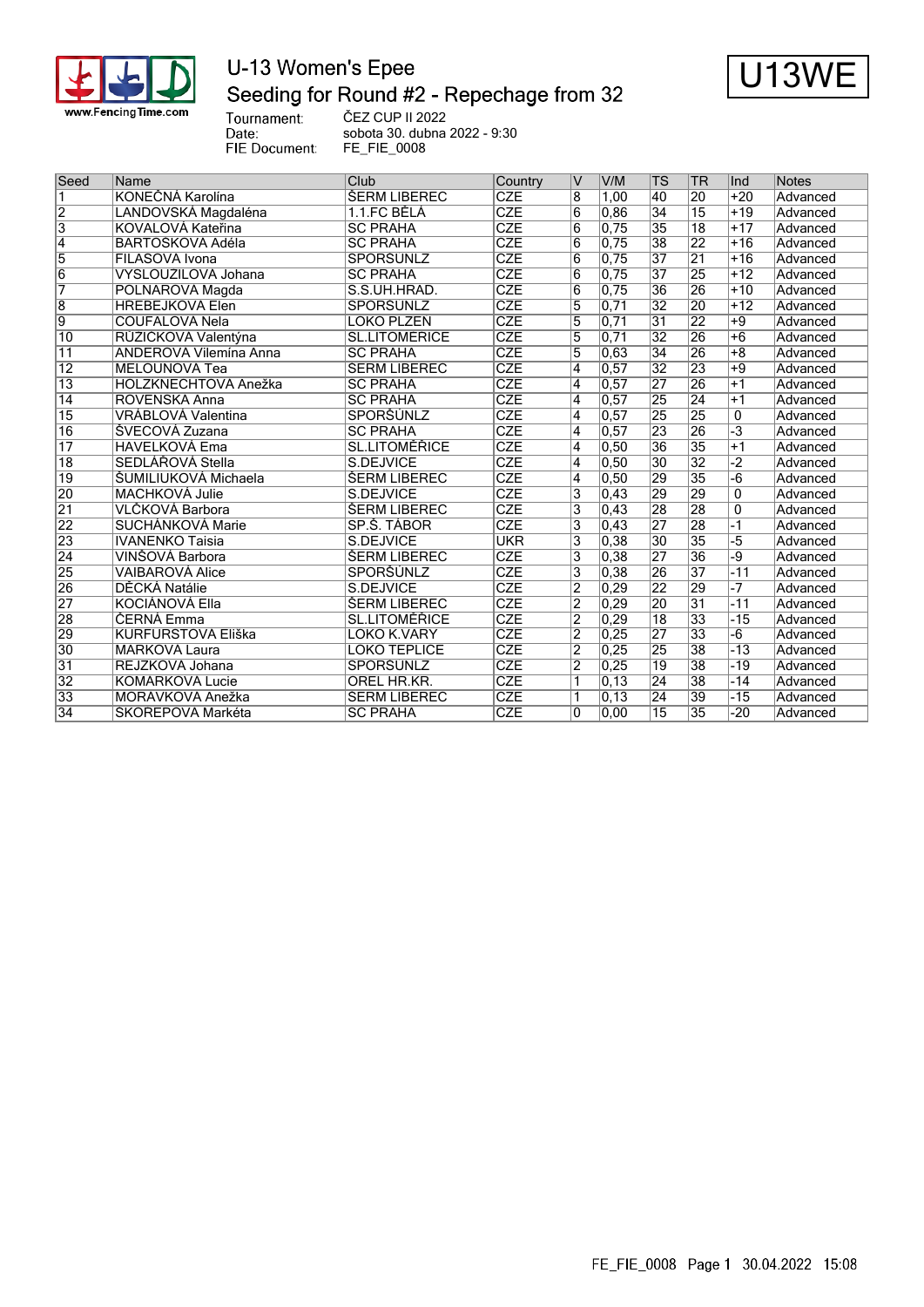| Table of 64                                     |                | <u>Table A (32)</u>                       |
|-------------------------------------------------|----------------|-------------------------------------------|
| (1) KONEČNÁ Karolína<br>ŠERM LIBEREC / CZE      |                | <u>(1) KONEČNÁ Karolína</u>               |
| (64) -BYE-                                      | 1              |                                           |
| (33) MORAVKOVA Anežka<br>ŠERM LIBEREC / CZE     |                | (32) MORAVKOVÁ Anežka                     |
| (32) KOMARKOVA Lucie<br>OREL HR.KR. / CZE       | $\overline{a}$ | 15 - 4<br>Ref: PUSTĚJOVSKÝ Vladimír (CZE) |
| (17) HAVELKOVA Ema<br>SL.LITOMĚŘICE / CZE       |                | (17) HAVELKOVA Ema                        |
| (48) -BYE-                                      | 3              |                                           |
| (49) -BYE-                                      |                |                                           |
| (16) SVECOVA Zuzana<br>SC PRAHA / CZE           | 4              | <u>(16) ŠVECOVÁ Zuzana</u>                |
| (9) COUFALOVA Nela<br>LOKO PLZEŇ / CZE          |                | <u>(9) COUFALOVA Nela</u>                 |
| (56) -BYE-                                      | 5              |                                           |
| $(41) - BYE -$                                  |                | (24) VINŠOVÁ Barbora                      |
| (24) VINŠOVÁ Barbora<br>ŠERM LIBEREC / CZE      | 6              |                                           |
| (25) VAIBAROVA Alice<br>SPORŠÚNLZ / CZE         |                | (25) VAIBAROVÁ Alice                      |
| <u>(40) -BYE-</u>                               | 7              |                                           |
| (57) -BYE-                                      |                |                                           |
| (8) HREBEJKOVA Elen<br>SPORŠÚNLZ / CZE          | 8              | (8) HREBEJKOVA Elen                       |
| (5) FILASOVÁ Ivona<br>SPORŠÚNLZ / CZE           |                | (5) FILASOVÁ Ivona                        |
| (60) -BYE-                                      | 9              |                                           |
| (37) -BYE-                                      |                | (28) ČERNÁ Emma                           |
| (28) ČERNÁ Emma<br>SL.LITOMERICE / CZE          | 10             |                                           |
| (21) VLČKOVÁ Barbora<br>ŠERM LIBEREC / CZE      | 11             | (21) VLČKOVÁ Barbora                      |
| (44) -BYE-                                      |                |                                           |
| <u>(53) -BY</u> E-                              |                | (12) MELOUNOVÁ Tea                        |
| <u>(12) MELOUNOVÁ Tea</u><br>ŠERM LIBEREC / CZE | 12             |                                           |
| (13) HOLZKNECHTOVÁ Anežka<br>SC PRAHA / CZE     |                | (13) HOLZKNECHTOVÁ Anežka                 |
| (52) -BYE-                                      | 13             |                                           |
| (45) -BYE-                                      |                |                                           |
| (20) MACHKOVA Julie<br>S.DEJVICE / CZE          | 14             | (20) MACHKOVA Julie                       |
| (29) KURFÜRSTOVÁ Eliška<br>LOKO K.VARY / CZE    |                |                                           |
| (36) -BYE-                                      | 15             | (29) KURFÜRSTOVÁ Eliška                   |
| <u>(61) -BYE-</u>                               |                |                                           |
| (4) BARTOŠKOVÁ Adéla<br>SC PRAHA / CZE          | 16             | (4) BARTOŠKOVÁ Adéla                      |

**U13WE**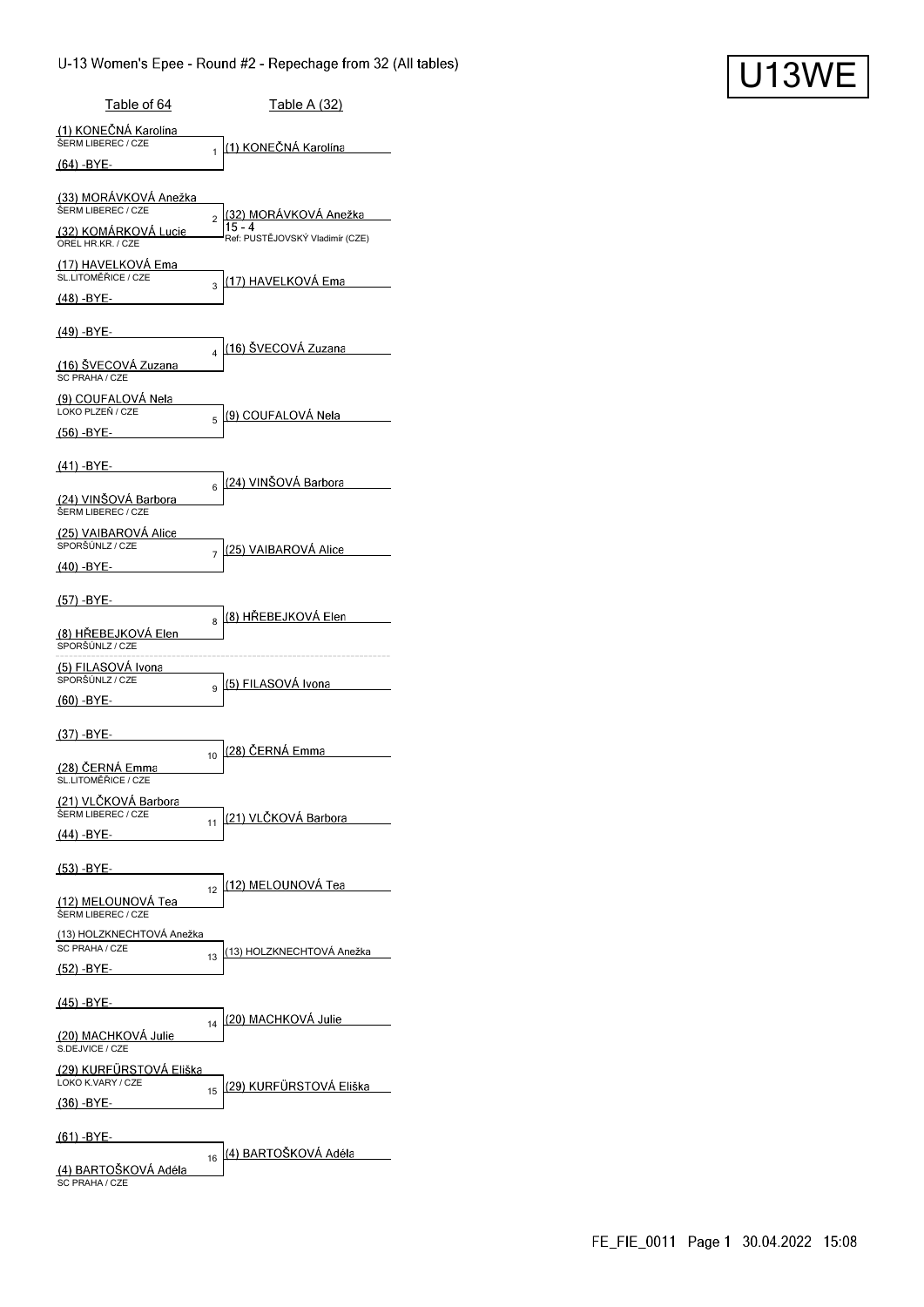| Table of 64                                         | <u>Table A (32)</u>                                              |
|-----------------------------------------------------|------------------------------------------------------------------|
| (3) KOVALOVA Kateřina<br>SC PRAHA / CZE             | (3) KOVALOVÁ Kateřina                                            |
| <u>(62) -</u> BYE-                                  | 17                                                               |
| $(35) - BYE-$                                       | (30) MARKOVA Laura                                               |
| (30) MARKOVA Laura<br>LOKO TEPLICE / CZE            | 18                                                               |
| (19) SUMILIUKOVA Michaela<br>ŠERM LIBEREC / CZE     | (19) ŠUMILIUKOVÁ Michaela                                        |
| <u>(46) -BYE-</u>                                   | 19                                                               |
| (51) -BYE-                                          |                                                                  |
| (14) ROVENSKA Anna<br>SC PRAHA / CZE                | <u>(14) ROVENSKÁ Anna</u><br>20                                  |
| (11) ANDEROVA Vilemína Anna<br>SC PRAHA / CZE       | (11) ANDEROVÁ Vilemína Anna<br>21                                |
| (54) -BYE-                                          |                                                                  |
| (43) -BYE-                                          |                                                                  |
| (22) SUCHÁNKOVÁ Marie<br>SP.Š. TÁBOR / CZE          | (22) SUCHÁNKOVÁ Marie<br>22                                      |
| (27) KOCIÁNOVÁ Ella<br>ŠERM LIBEREC / CZE           | <u>(27) KOCIÁNOVÁ Ella</u><br>23                                 |
| $(38) - BYE -$                                      |                                                                  |
| (59) -BYE-                                          | (6) VYSLOUŽILOVÁ Johana                                          |
| (6) VYSLOUŽILOVÁ Johana<br>SC PRAHA / CZE           | 24                                                               |
| (7) POLNAROVA Magda<br>S.S.UH.HRAD. / CZE           | (7) POLNAROVÁ Magda<br>25                                        |
| (58) -BYE-                                          |                                                                  |
| (39) -BYE-                                          | (26) DÉCKA Natálie                                               |
| (26) DĚCKÁ Natálie<br>S.DEJVICE / CZE               | 26                                                               |
| <u>(23) IVANENKO Taisia</u><br>S.DEJVICE / UKR      | 23) IVANENKO Taisia<br>27                                        |
| <u>(42) -BYE-</u>                                   |                                                                  |
| <u>(55) -BYE-</u>                                   | (10) RÜŽIČKOVÁ Valentýna                                         |
| (10) RŮŽIČKOVÁ Valentýna<br>SL.LITOMĚŘICE / CZE     | 28                                                               |
| (15) VRÁBLOVÁ Valentina<br>SPORŠÚNLZ / CZE          | (15) VRÁBLOVÁ Valentina                                          |
| (50) -BYE-                                          | 29                                                               |
| <u>(47) -BYE-</u>                                   |                                                                  |
| (18) SEDLAROVA Stella<br>S.DEJVICE / CZE            | (18) SEDLAROVA Stella<br>30                                      |
| (31) REJZKOVA Johana<br>SPORŠÚNLZ / CZE             |                                                                  |
| (34) SKOREPOVA Markéta<br>SC PRAHA / CZE            | (31) SKOREPOVÁ Markéta<br>31<br>15 - 5<br>Ref: BRADÁČ Petr (CZE) |
| (63) -BYE-                                          |                                                                  |
| <u>(2) LANDOVSKÁ Magdaléna</u><br>1.1.FC BĚLÁ / CZE | (2) LANDOVSKA Magdaléna<br>32                                    |

**U13WE**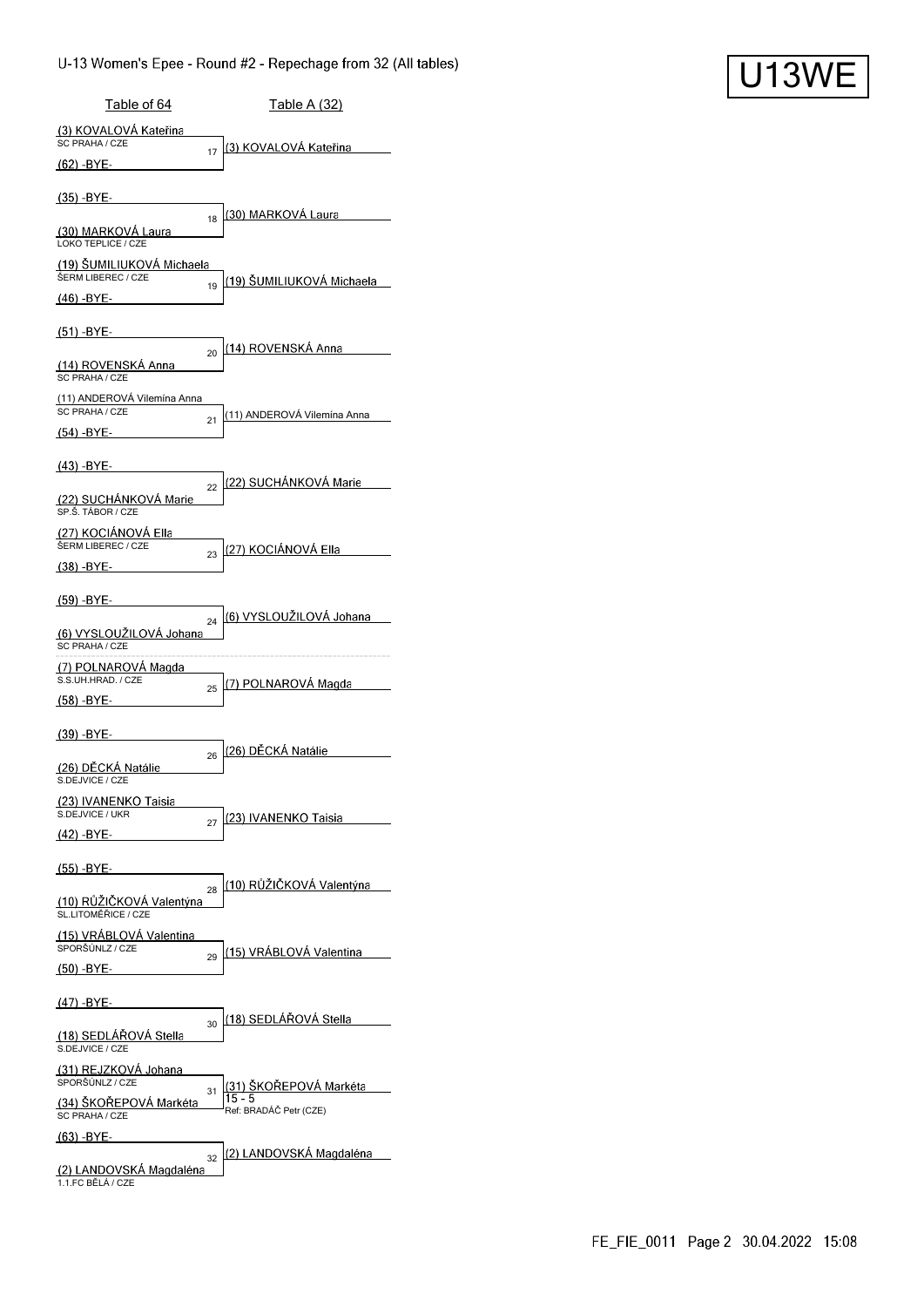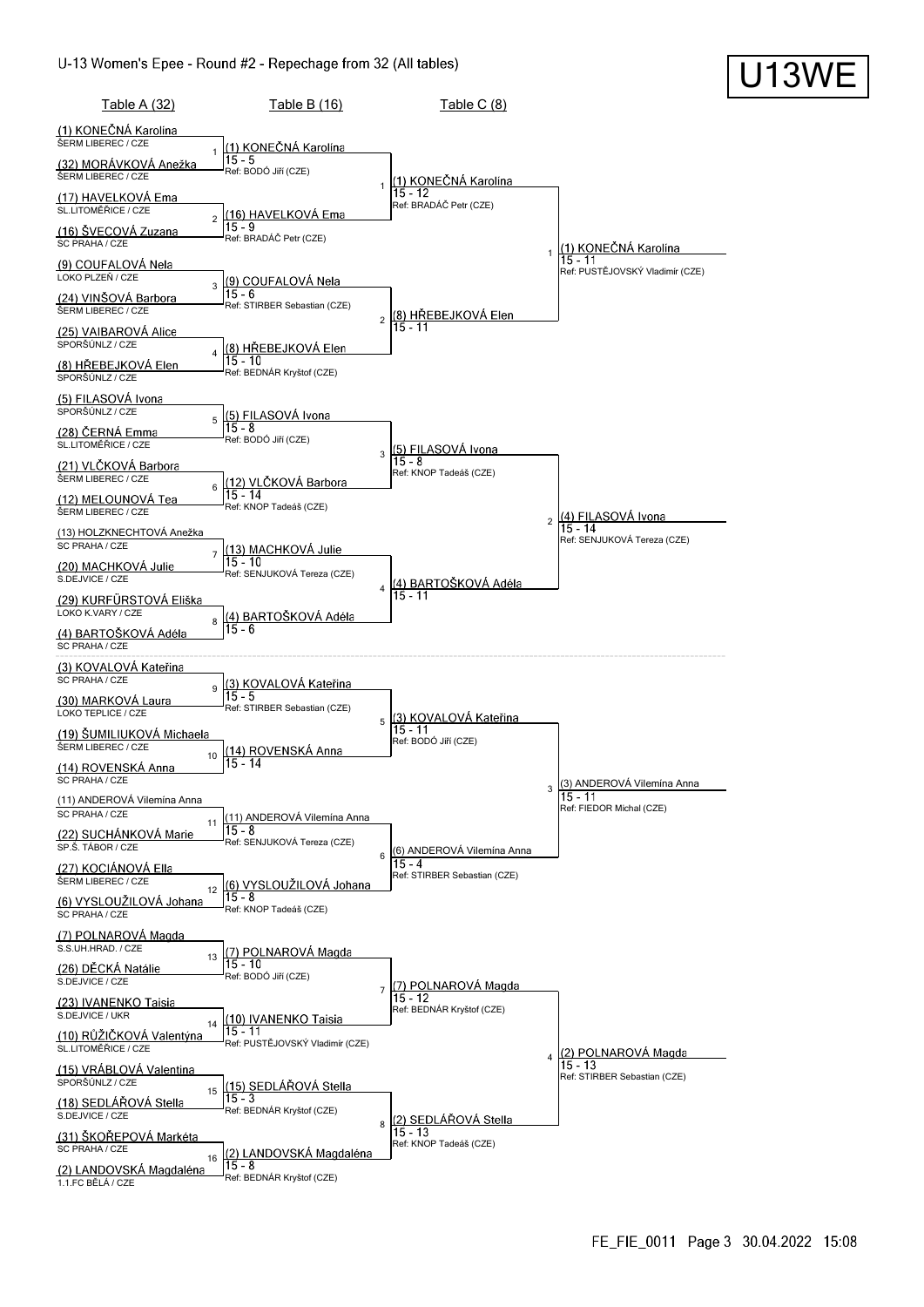# U13WE

#### Table D (16)

| <u>(32) MORÁVKOVÁ Anežka</u><br>ŠERM LIBEREC / CZE<br>(17) ŠVECOVÁ Zuzana<br>SC PRAHA / CZE | 1              | (17) MORÁVKOVÁ Anežka<br>$15 - 14$<br>Ref: PUSTĚJOVSKÝ Vladimír (CZE)     |
|---------------------------------------------------------------------------------------------|----------------|---------------------------------------------------------------------------|
| (24) VINŠOVÁ Barbora<br>ŠERM LIBEREC / CZE<br>(25) VAIBAROVA Alice<br>SPORŠÚNLZ / CZE       | $\overline{a}$ | (24) VAIBAROVÁ Alice<br>$15 - 6$<br>Ref: SENJUKOVÁ Tereza (CZE)           |
| (28) ČERNÁ Emma<br>SL.LITOMĚŘICE / CZE<br>(21) MELOUNOVÁ Tea<br>ŠERM LIBEREC / CZE          | 3              | (21) MELOUNOVÁ Tea<br>$15 - 10$<br>Ref: SENJUKOVÁ Tereza (CZE)            |
| (20) HOLZKNECHTOVÁ Anežka<br>SC PRAHA / CZE<br>(29) KURFÜRSTOVÁ Eliška<br>LOKO K.VARY / CZE | 4              | (20) HOLZKNECHTOVÁ Anežka<br>$15 - 3$<br>Ref: BRADÁČ Petr (CZE)           |
| (30) MARKOVA Laura<br>LOKO TEPLICE / CZE<br>(19) ŠUMILIUKOVÁ Michaela<br>ŠERM LIBEREC / CZE | 5              | (19) ŠUMILIUKOVÁ Michaela<br>$15 - 14$<br>Ref: PUSTĚJOVSKÝ Vladimír (CZE) |
| (22) SUCHÁNKOVÁ Marie<br>SP.Š. TÁBOR / CZE<br>(27) KOCIÁNOVÁ Ella<br>ŠERM LIBEREC / CZE     | 6              | (22) SUCHÁNKOVÁ Marie<br>$15 - 9$<br>Ref: KNOP Tadeáš (CZE)               |
| (26) DĚCKÁ Natálie<br>S.DEJVICE / CZE<br>(23) RŮŽIČKOVÁ Valentýna<br>SL LITOMĚŘICE / CZE    | $\overline{7}$ | (23) RŮŽIČKOVÁ Valentýna<br>$15 - 5$<br>Video: FIEDOR Michal (CZE)        |
| (18) VRÁBLOVÁ Valentina<br>SPORŠÚNLZ / CZE<br>(31) ŠKOŘEPOVÁ Markéta<br>SC PRAHA / CZE      | 8              | (18) VRÁBLOVÁ Valentina<br>$15 - 9$<br>Ref: BRADÁČ Petr (CZE)             |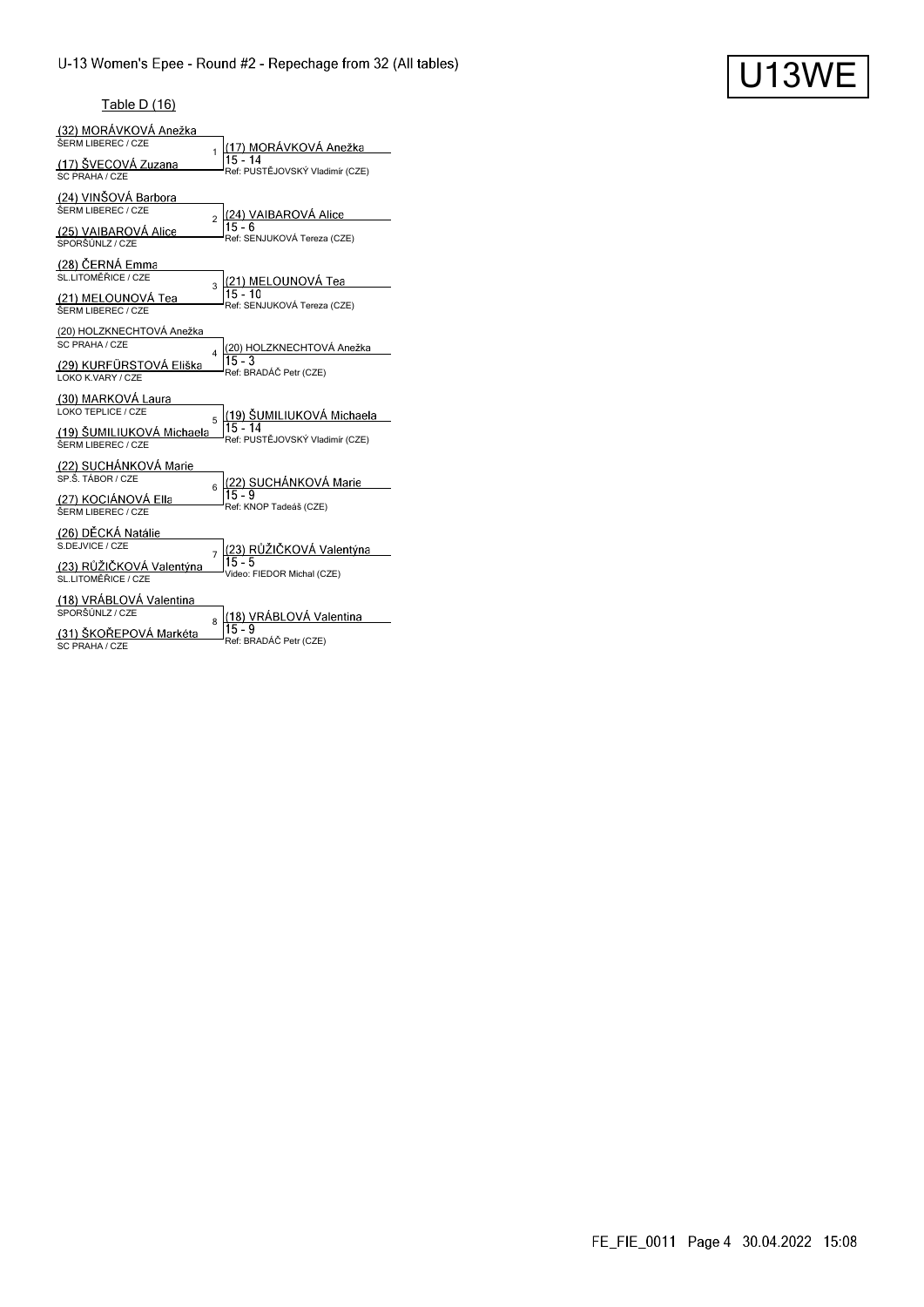| Table E (16)                                                                                                                                                                                                         | <b>Table F (8)</b>                                                                                                                           |                                                                  |
|----------------------------------------------------------------------------------------------------------------------------------------------------------------------------------------------------------------------|----------------------------------------------------------------------------------------------------------------------------------------------|------------------------------------------------------------------|
| (9) LANDOVSKÁ Magdaléna<br>1.1.FC BĚLÁ / CZE<br>$\mathbf{1}$<br>(24) MORÁVKOVÁ Anežka<br>ŠERM LIBEREC / CZE<br>(17) MELOUNOVÁ Tea<br>ŠERM LIBEREC / CZE<br>$\overline{2}$<br>(16) IVANENKO Taisia<br>S.DEJVICE / UKR | (9) LANDOVSKÁ Magdaléna<br>$15 - 6$<br>Ref: SENJUKOVÁ Tereza (CZE)<br>(16) MELOUNOVÁ Tea<br>15 - 5<br>Ref: KNOP Tadeáš (CZE)                 | (9) LANDOVSKÁ Magdaléna<br>1<br>15 - 6<br>Ref: KNOP Tadeáš (CZE) |
| (13) HAVELKOVÁ Ema<br>SL.LITOMĚŘICE / CZE<br>3<br>(20) HOLZKNECHTOVÁ Anežka<br>SC PRAHA / CZE<br>(21) SUCHÁNKOVÁ Marie<br>SP.Š. TÁBOR / CZE<br>$\overline{\mathbf{4}}$<br>(12) ROVENSKÁ Anna<br>SC PRAHA / CZE       | (13) HOLZKNECHTOVÁ Anežka<br>$15 - 0$<br>Ref: BEDNÁR Kryštof (CZE)<br>(12) SUCHÁNKOVÁ Marie<br>$15 - 14$<br>Ref: BODÓ Jiří (CZE)             | (12) HOLZKNECHTOVÁ Anežka<br>2<br>15 - 9<br>Ref: BODÓ Jiří (CZE) |
| (11) COUFALOVÁ Nela<br>LOKO PLZEŇ / CZE<br>5<br>(22) ŠUMILIUKOVÁ Michaela<br>ŠERM LIBEREC / CZE<br>(19) VRÁBLOVÁ Valentina<br>SPORŠÚNLZ / CZE<br>6<br>(14) MACHKOVA Julie<br>S.DEJVICE / CZE                         | <u>(11) COUFALOVÁ</u> Nela<br>$15 - 14$<br>Ref: BRADÁČ Petr (CZE)<br>(14) VRÁBLOVÁ Valentina<br>$15 - 13$<br>Ref: PUSTĚJOVSKÝ Vladimír (CZE) | (11) COUFALOVÁ Nela<br>3<br>15 - 9<br>Ref: FIEDOR Michal (CZE)   |
| (15) VLČKOVÁ Barbora<br>ŠERM LIBEREC / CZE<br>$\overline{7}$<br>(18) RŮŽIČKOVÁ Valentýna<br>SL.LITOMĚŘICE / CZE<br>(23) VAIBAROVÁ Alice<br>SPORŠÚNLZ / CZE<br>8<br>(10) VYSLOUŽILOVÁ Johana<br>SC PRAHA / CZE        | (15) RŮŽIČKOVÁ Valentýna<br>$15 - 6$<br>Ref: FIEDOR Michal (CZE)<br>(10) VYSLOUŽILOVÁ Johana<br>$15 - 13$<br>Ref: STIRBER Sebastian (CZE)    | (10) VYSLOUŽILOVÁ Johana<br>Ref: STIRBER Sebastian (CZE)         |

### Table G (8)

| (5) KOVALOVÁ Kateřina<br>SC PRAHA / CZE<br>(12) HOLZKNECHTOVÁ Anežka<br>SC PRAHA / CZE                   | (5) KOVALOVÁ Kateřina<br>15 - 10<br>Ref: BRADÁČ Petr (CZE)            |
|----------------------------------------------------------------------------------------------------------|-----------------------------------------------------------------------|
| (9) VYSLOUŽILOVÁ Johana<br>SC PRAHA / CZE<br>$\mathfrak{p}$<br>(8) SEDLÁŘOVÁ Stella<br>S.DE.JVICE / CZE  | (8) SEDLÁŘOVÁ Stella<br>15 - 11<br>Ref: STIRBER Sebastian (CZE)       |
| (7) HŘEBEJKOVÁ Elen<br>SPORŠÚNLZ / CZE<br>$\overline{3}$<br>(10) LANDOVSKÁ Magdaléna<br>11 FC BĚLÁ / CZE | 7) LANDOVSKÁ Magdaléna<br>$15 - 6$<br>Ref: PUSTĚJOVSKÝ Vladimír (CZE) |
| (11) COUFALOVÁ Nela<br>LOKO PLZEŇ / CZE<br>(6) BARTOŠKOVÁ Adéla<br>SC PRAHA / CZE                        | (6) COUFALOVÁ Nela<br>15 - 14<br>Ref: FIEDOR Michal (CZE)             |

U13WE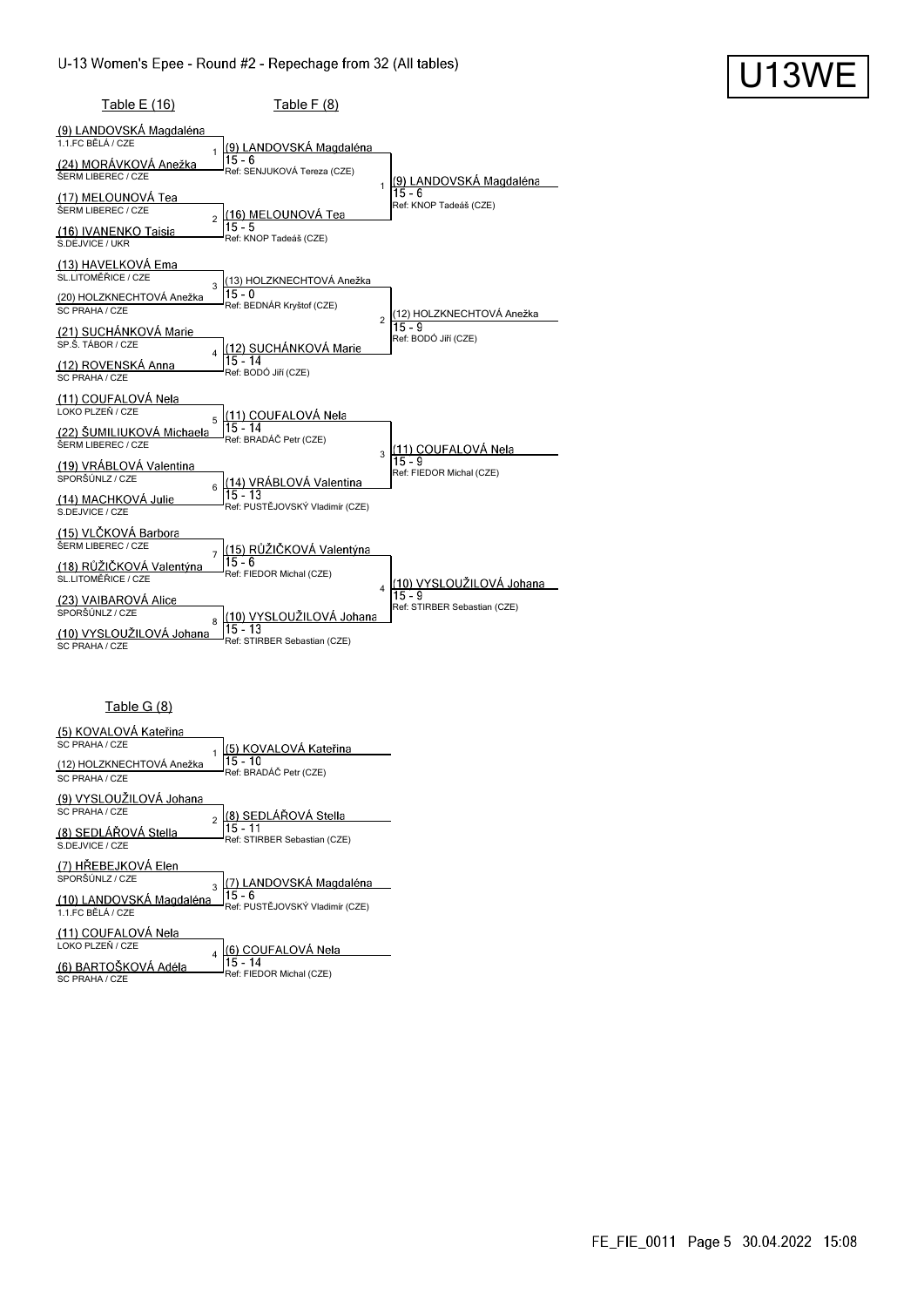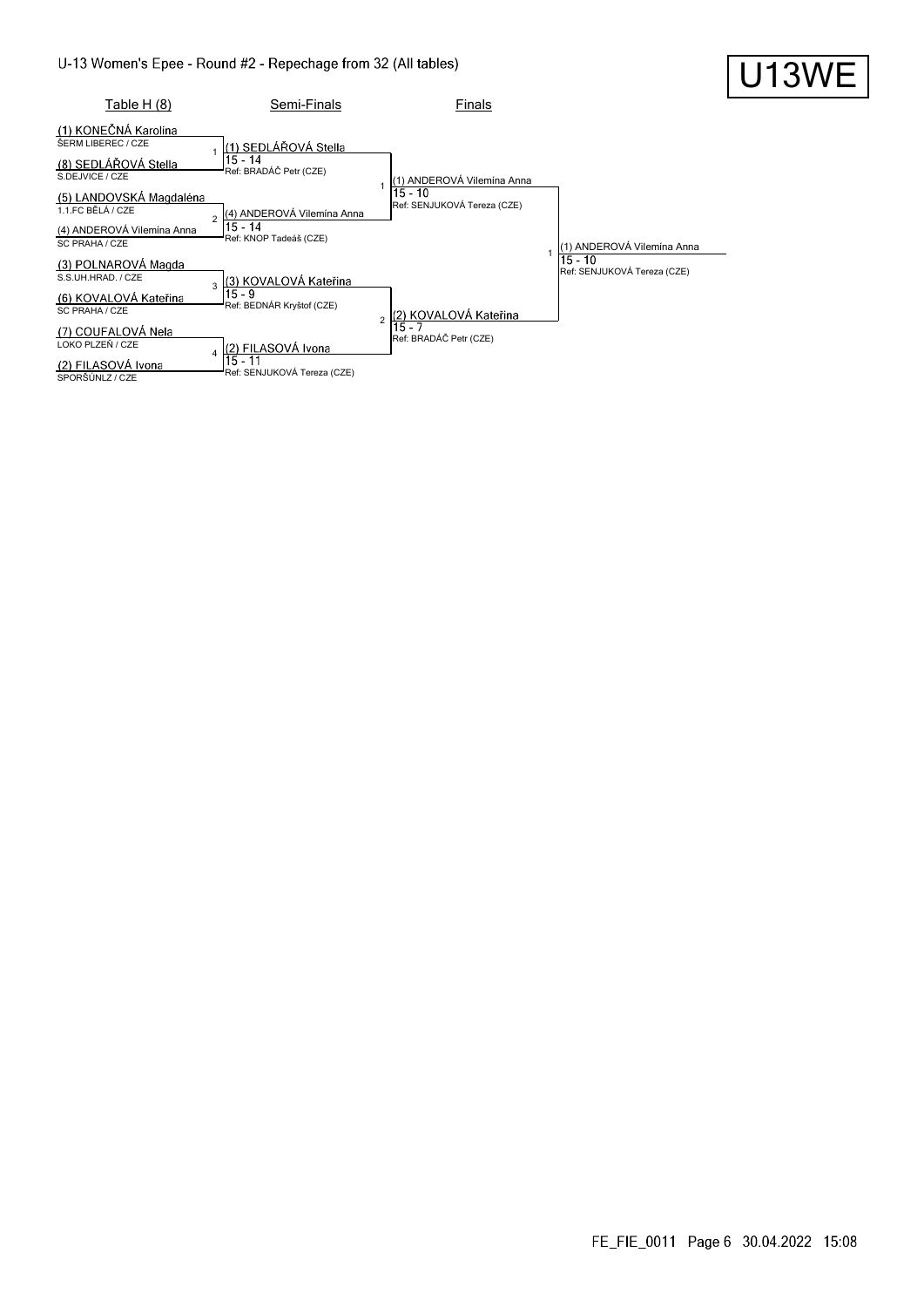

# U-13 Women's Epee **Final Ranking**



Tournament:<br>Date: ČEZ CUP II 2022 sobota 30. dubna 2022 - 9:30 FIE Document: FE\_FIE\_0012

| Place           | Name                          | <b>Clubs</b>         | Country                 | <b>Birthdate</b> |
|-----------------|-------------------------------|----------------------|-------------------------|------------------|
| 1               | <b>ANDEROVÁ Vilemína Anna</b> | <b>SC PRAHA</b>      | <b>CZE</b>              | 22.03.2009       |
| $\overline{2}$  | KOVALOVÁ Kateřina             | <b>SC PRAHA</b>      | <b>CZE</b>              | 08.06.2009       |
| $\overline{3T}$ | SEDLÁŘOVÁ Stella              | S.DEJVICE            | <b>CZE</b>              | 27.10.2009       |
| $\overline{3T}$ | FILASOVÁ Ivona                | <b>SPORŠÚNLZ</b>     | <b>CZE</b>              | 30.11.2009       |
| $\overline{5}$  | KONEČNÁ Karolína              | ŠERM LIBEREC         | <b>CZE</b>              | 22.08.2009       |
| $\overline{6}$  | LANDOVSKÁ Magdaléna           | 1.1.FC BĚLÁ          | <b>CZE</b>              | 11.12.2009       |
| 7               | POLNAROVÁ Magda               | S.S.UH.HRAD.         | $\overline{\text{CZE}}$ | 24.09.2010       |
| $\overline{8}$  | <b>COUFALOVÁ Nela</b>         | LOKO PLZEŇ           | <b>CZE</b>              | 06.06.2009       |
| $\overline{9}$  | BARTOŠKOVÁ Adéla              | <b>SC PRAHA</b>      | <b>CZE</b>              | 26.11.2009       |
| 10              | VYSLOUŽILOVÁ Johana           | <b>SC PRAHA</b>      | <b>CZE</b>              | 05.07.2010       |
| 11              | <b>HŘEBEJKOVÁ Elen</b>        | SPORŠÚNLZ            | <b>CZE</b>              | 19.03.2009       |
| $\overline{12}$ | HOLZKNECHTOVÁ Anežka          | <b>SC PRAHA</b>      | <b>CZE</b>              | 14.12.2009       |
| $\overline{13}$ | RŮŽIČKOVÁ Valentýna           | <b>SL.LITOMĚŘICE</b> | <b>CZE</b>              | 04.09.2010       |
| $\overline{14}$ | <b>MELOUNOVÁ Tea</b>          | ŠERM LIBEREC         | CZE                     | 30.05.2009       |
| $\overline{15}$ | VRÁBLOVÁ Valentina            | SPORŠÚNLZ            | <b>CZE</b>              | 02.09.2010       |
| $\overline{16}$ | SUCHÁNKOVÁ Marie              | SP.S. TÁBOR          | <b>CZE</b>              | 17.11.2009       |
| $\overline{17}$ | ROVENSKÁ Anna                 | <b>SC PRAHA</b>      | <b>CZE</b>              | 13.10.2010       |
| $\overline{18}$ | <b>HAVELKOVÁ Ema</b>          | <b>SL.LITOMÉŘICE</b> | <b>CZE</b>              | 26.09.2009       |
| $\overline{19}$ | <b>ŠUMILIUKOVÁ Michaela</b>   | <b>ŠERM LIBEREC</b>  | <b>CZE</b>              | 05.04.2010       |
| 20              | MACHKOVÁ Julie                | S.DEJVICE            | <b>CZE</b>              | 05.03.2010       |
| $\overline{21}$ | VLČKOVÁ Barbora               | ŠERM LIBEREC         | CZE                     | 09.05.2011       |
| $\overline{22}$ | <b>IVANENKO Taisia</b>        | S.DEJVICE            | <b>UKR</b>              | 22.10.2009       |
| 23              | <b>VAIBAROVÁ Alice</b>        | SPORŠÚNLZ            | <b>CZE</b>              | 28.06.2009       |
| $\overline{24}$ | MORÁVKOVÁ Anežka              | <b>ŠERM LIBEREC</b>  | <b>CZE</b>              | 21.03.2009       |
| 25              | ŠVECOVÁ Zuzana                | <b>SC PRAHA</b>      | <b>CZE</b>              | 14.06.2009       |
| 26              | VINŠOVÁ Barbora               | <b>ŠERM LIBEREC</b>  | <b>CZE</b>              | 16.04.2009       |
| $\overline{27}$ | <b>DĚCKÁ Natálie</b>          | S.DEJVICE            | <b>CZE</b>              | 14.10.2009       |
| 28              | KOCIÁNOVÁ Ella                | <b>ŠERM LIBEREC</b>  | CZE                     | 14.09.2009       |
| 29              | ČERNÁ Emma                    | <b>SL.LITOMĚŘICE</b> | <b>CZE</b>              | 10.04.2010       |
| 30              | KURFÜRSTOVÁ Eliška            | LOKO K.VARY          | <b>CZE</b>              | 08.11.2010       |
| $\overline{31}$ | MARKOVÁ Laura                 | <b>LOKO TEPLICE</b>  | <b>CZE</b>              | 25.01.2010       |
| $\overline{32}$ | ŠKOŘEPOVÁ Markéta             | <b>SC PRAHA</b>      | <b>CZE</b>              | 14.08.2009       |
| $\overline{33}$ | REJZKOVÁ Johana               | SPORŠÚNLZ            | <b>CZE</b>              | 12.06.2010       |
| $\overline{34}$ | KOMÁRKOVÁ Lucie               | OREL HR.KR.          | <b>CZE</b>              | 29.10.2010       |